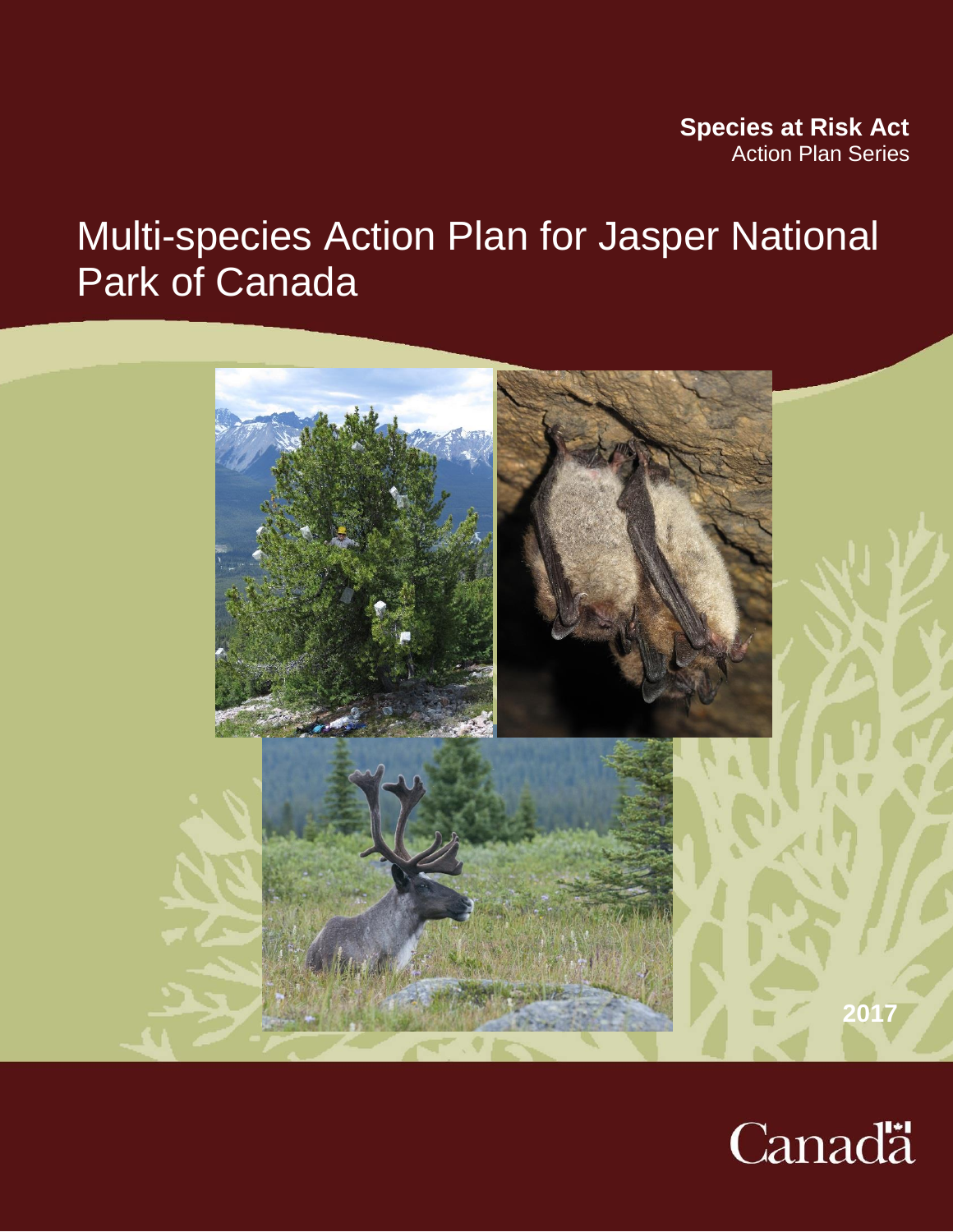Parks Canada Agency. 2017. Multi-species Action Plan for Jasper National Park of Canada. Species at Risk Act Action Plan Series. Parks Canada Agency, Ottawa. iv + 21 pp.

For copies of the action plan, or for additional information on species at risk, including COSEWIC Status Reports, residence descriptions, recovery strategies, and other related recovery documents, please visit the **Species At Risk [Public Registry](http://www.registrelep.gc.ca/default_e.cfm)**<sup>1</sup>.

**Cover illustration**: © Parks Canada Agency. Photo credits: Parks Canada Agency.

Également disponible en français sous le titre « Plan d'action visant des espèces multiples dans le parc national Jasper»

© Her Majesty the Queen in Right of Canada, represented by the Minister of the Environment and Climate Change, 2017. All rights reserved. ISBN 978-0-660-08932-4 Catalogue no.CW69-21/41-2017E-PDF

Content (excluding the illustrations) may be used without permission, with appropriate credit to the source.

 $\overline{a}$ 

<sup>1</sup> www.registrelep.gc.ca/default\_e.cfm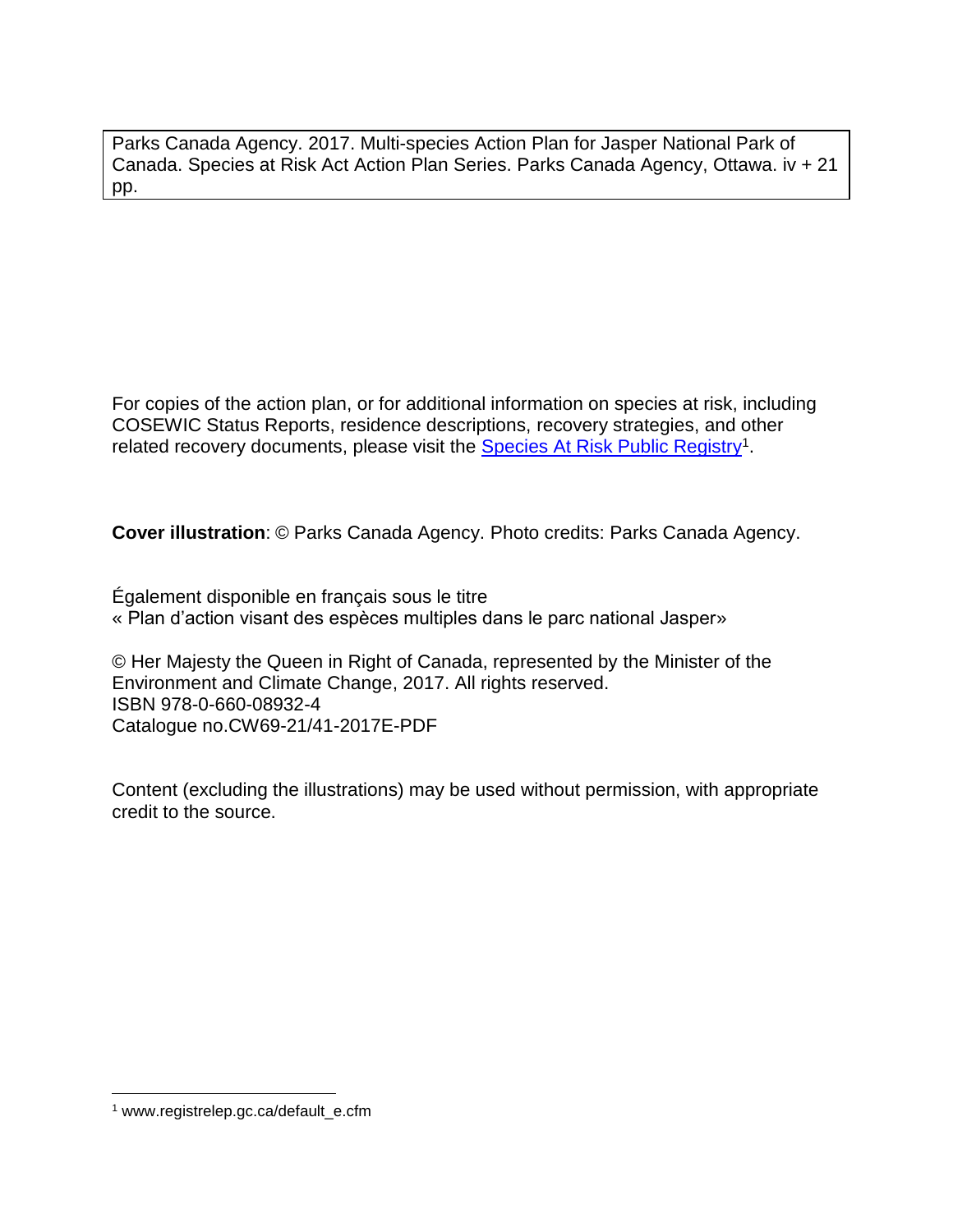### **Approval statement**

The Parks Canada Agency led the development of this federal action plan under the Species at Risk Act. The relevant Field Unit Superintendent hereby approves this document indicating that the relevant Species at Risk Act requirements related to action plan development have been fulfilled in accordance with the Act.

Approved by:

alan Feh

Alan Fehr Superintendent, Jasper National Park of Canada Parks Canada Agency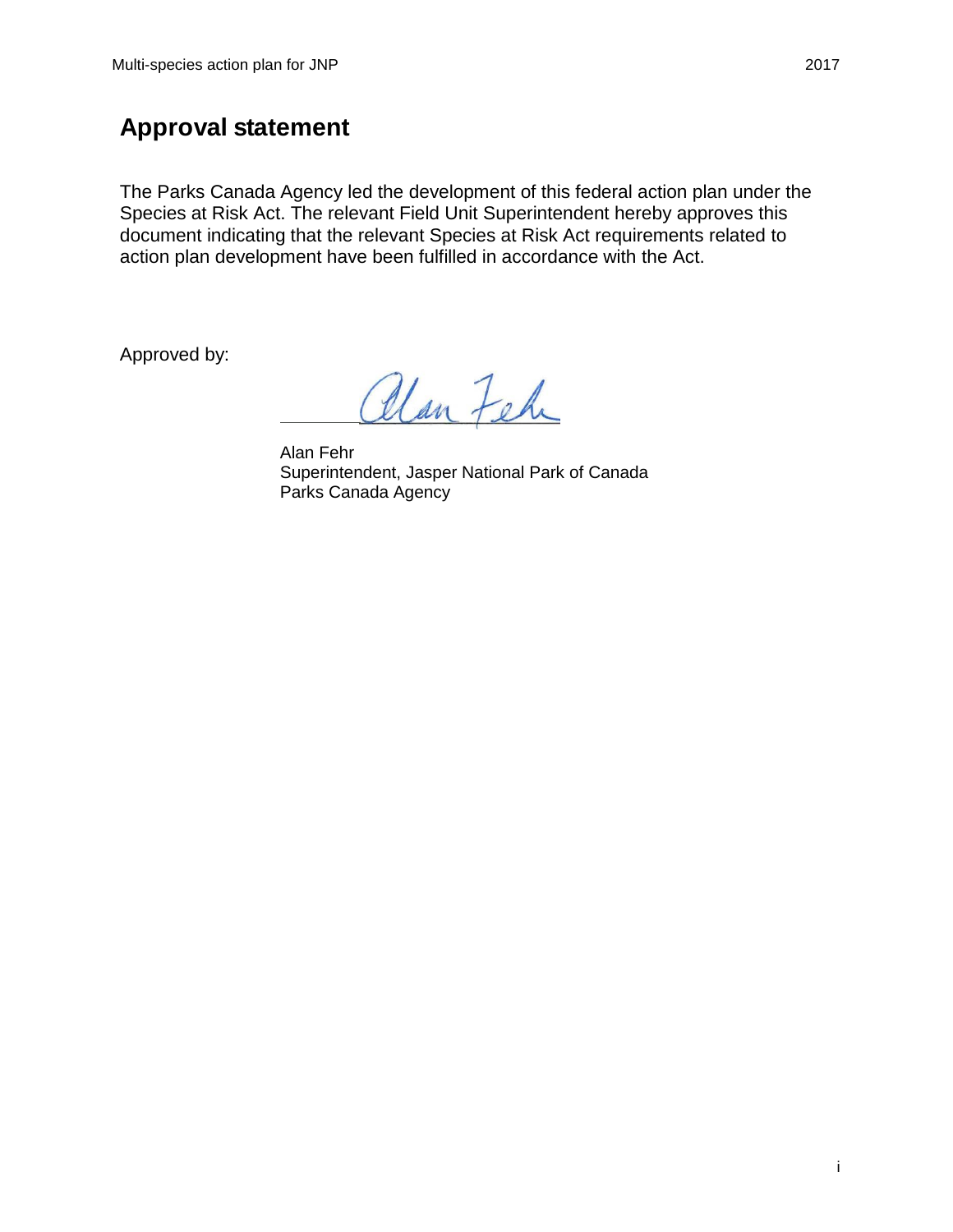# <span id="page-3-0"></span>**Preface**

The federal, provincial, and territorial government signatories under the [Accord for the](http://www.ec.gc.ca/media_archive/press/2001/010919_b_e.htm)  [Protection of Species at Risk \(1996\)](http://www.ec.gc.ca/media_archive/press/2001/010919_b_e.htm)<sup>2</sup> agreed to establish complementary legislation and programs that provide for effective protection of species at risk throughout Canada. Under the Species at Risk Act (S.C. 2002, c.29) (SARA), the federal competent ministers are responsible for the preparation of action plans for species listed as Extirpated, Endangered, and Threatened for which recovery has been deemed feasible. They are also required to report on progress five years after the publication of the final document on the Species at Risk Public Registry.

Under SARA, one or more action plan(s) provides the detailed recovery planning that supports the strategic direction set out in the recovery strategies for the species. The plan outlines what needs to be done to achieve the population and distribution objectives (previously referred to as recovery goals and objectives) identified in the recovery strategies, including the measures to be taken to address the threats and monitor the recovery of the species, as well as the proposed measures to protect critical habitat that has been identified for the species. The action plan also includes an evaluation of the socio-economic costs of the action plan and the benefits to be derived from its implementation. The action plan is considered one in a series of documents that are linked and should be taken into consideration together with the COSEWIC status reports, management plans, recovery strategies, and other action plans produced for these species.

The Minister responsible for the Parks Canada Agency (the Minister of the Environment and Climate Change) is the competent minister under SARA for the species found in Jasper National Park (JNP) of Canada and has prepared this action plan to implement the recovery strategies as they apply to the Park, as per section 47 of SARA. It has been prepared in cooperation with First Nations, Environment Canada, Fisheries and Oceans Canada and the provinces of British Columbia and Alberta as per section 48(1) of SARA.

Implementation of this action plan is subject to appropriations, priorities, and budgetary constraints of the participating jurisdictions and organizations.

# <span id="page-3-1"></span>**Acknowledgments**

 $\overline{a}$ 

Special thanks go out to all of those who added to the content of this plan and especially those who participated in the site analysis workshop in the winter of 2013 and contributed their time, expertise and information.

<sup>2</sup> www.ec.gc.ca/media\_archive/press/2001/010919\_b\_e.htm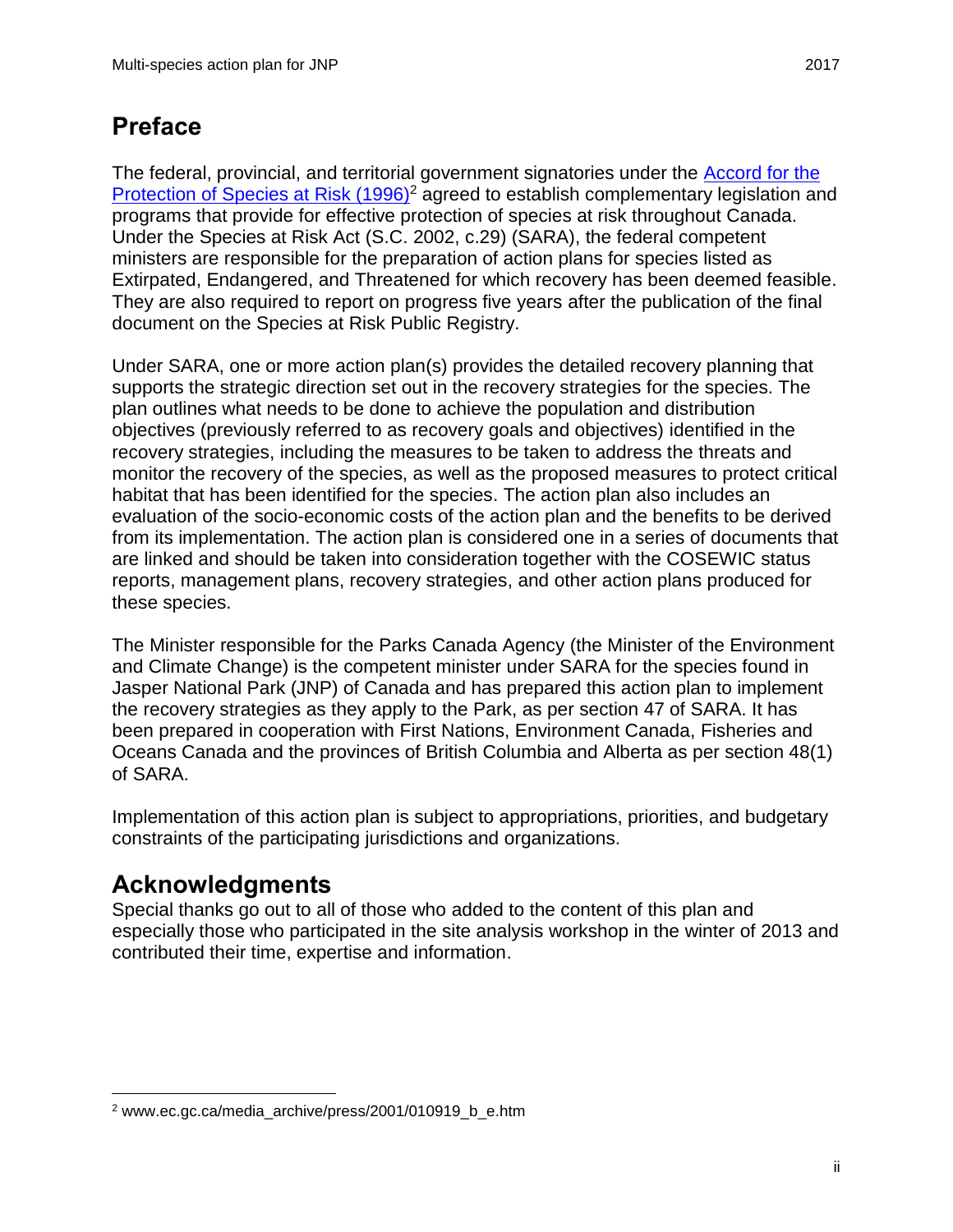### <span id="page-4-0"></span>**Executive summary**

The Multi-species Action Plan for Jasper National Park of Canada applies to lands and waters occurring within the boundaries of Jasper National Park of Canada (JNP). The plan meets the Species at Risk Act action plan requirements (SARA s.47) for Schedule 1 listed Endangered and Threatened species that regularly occur in the Park.

Park-specific objectives for species at risk are identified in this plan and represent the site's contribution to objectives presented in federal recovery strategies. Species at risk, their residences, and their habitat are protected by existing regulations and management regimes in national parks and national historic sites as well as by SARA. The Multi-species Action Plan for Jasper National Park of Canada describes additional measures that will contribute to the survival and recovery of the SARA listed species in JNP. Site-specific objectives are identified to help recover and/or manage the identified species, to be met through a number of recommended management activities. These activities represent the site's contribution to objectives presented in federal recovery strategies and management plans. These measures were identified based on threats and actions outlined in federal and provincial status assessments and recovery documents, as well as knowledge of the status and needs of each species in JNP. Population monitoring measures are also identified for the species for which management activities at the sites can contribute to recovery objectives.

No new critical habitat is identified in this action plan. Critical habitat for some species has been identified previously in their respective recovery strategies. Measures used for protection of existing critical habitat are described.

Measures proposed in this action plan will have limited socio-economic impact and place no restrictions on land use outside of JNP. Direct costs of implementing this action plan will be borne by Parks Canada. Indirect costs are expected to be minimal. Benefits include opportunities to engage with and benefit from traditional knowledge of Indigenous Peoples, including the potential to fill knowledge gaps and enhance and strengthen relationships. Additional benefits include positive impacts on Park ecological integrity, and greater awareness and appreciation of the value of biodiversity to Canadians.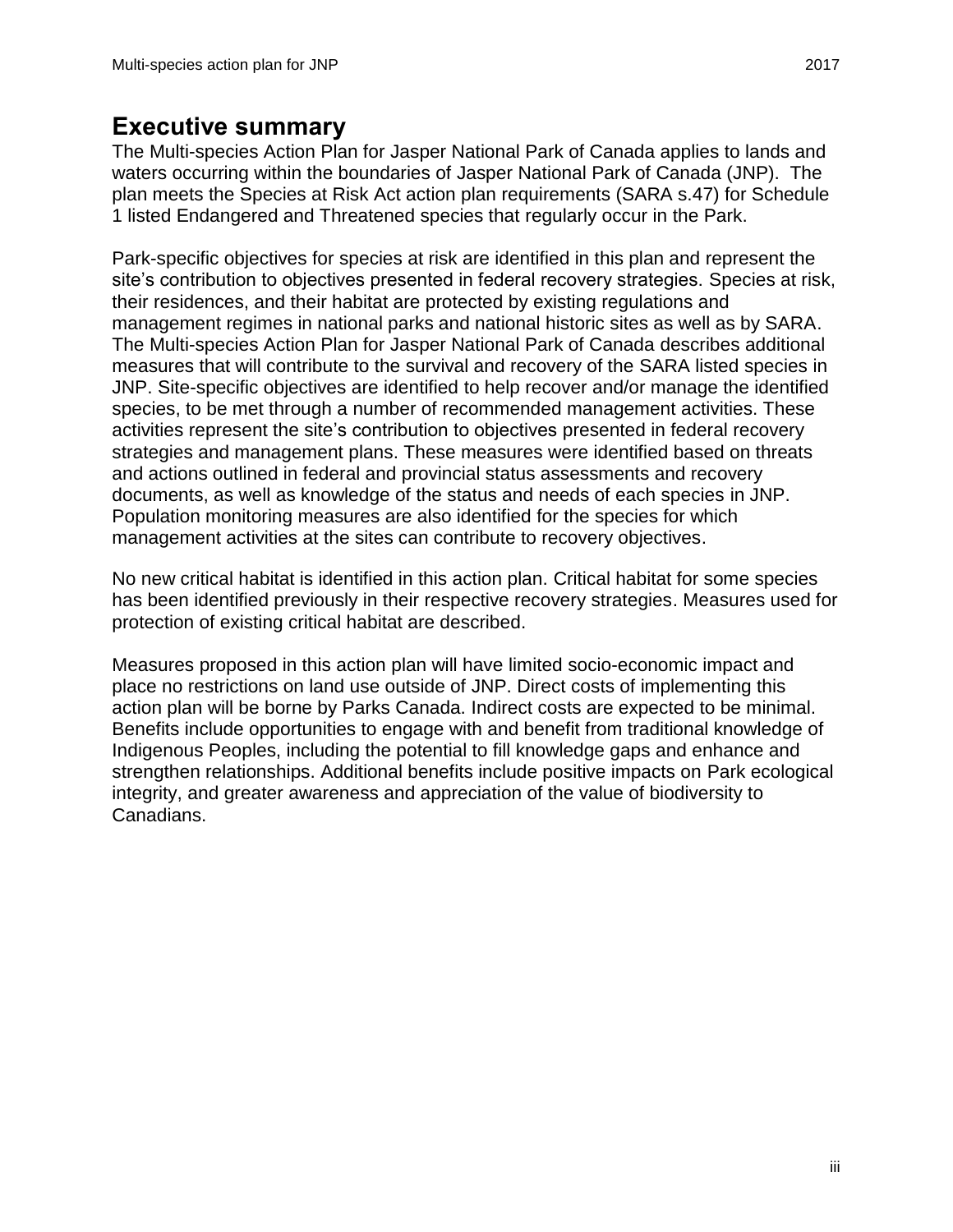# <span id="page-5-0"></span>**Table of contents**

| 1. Context.                                                                             |    |
|-----------------------------------------------------------------------------------------|----|
|                                                                                         |    |
| 2.                                                                                      |    |
| 3.                                                                                      |    |
| 4.                                                                                      |    |
| 4.1                                                                                     |    |
|                                                                                         |    |
| 5.1                                                                                     |    |
| $5.2^{\circ}$                                                                           |    |
| 6.                                                                                      | 10 |
| $7_{-}$                                                                                 |    |
| Appendix A: Species information, objectives and monitoring plans for species at risk in |    |
|                                                                                         | 11 |
| Appendix B: Conservation and recovery measures that will be conducted by JNP 15         |    |
|                                                                                         |    |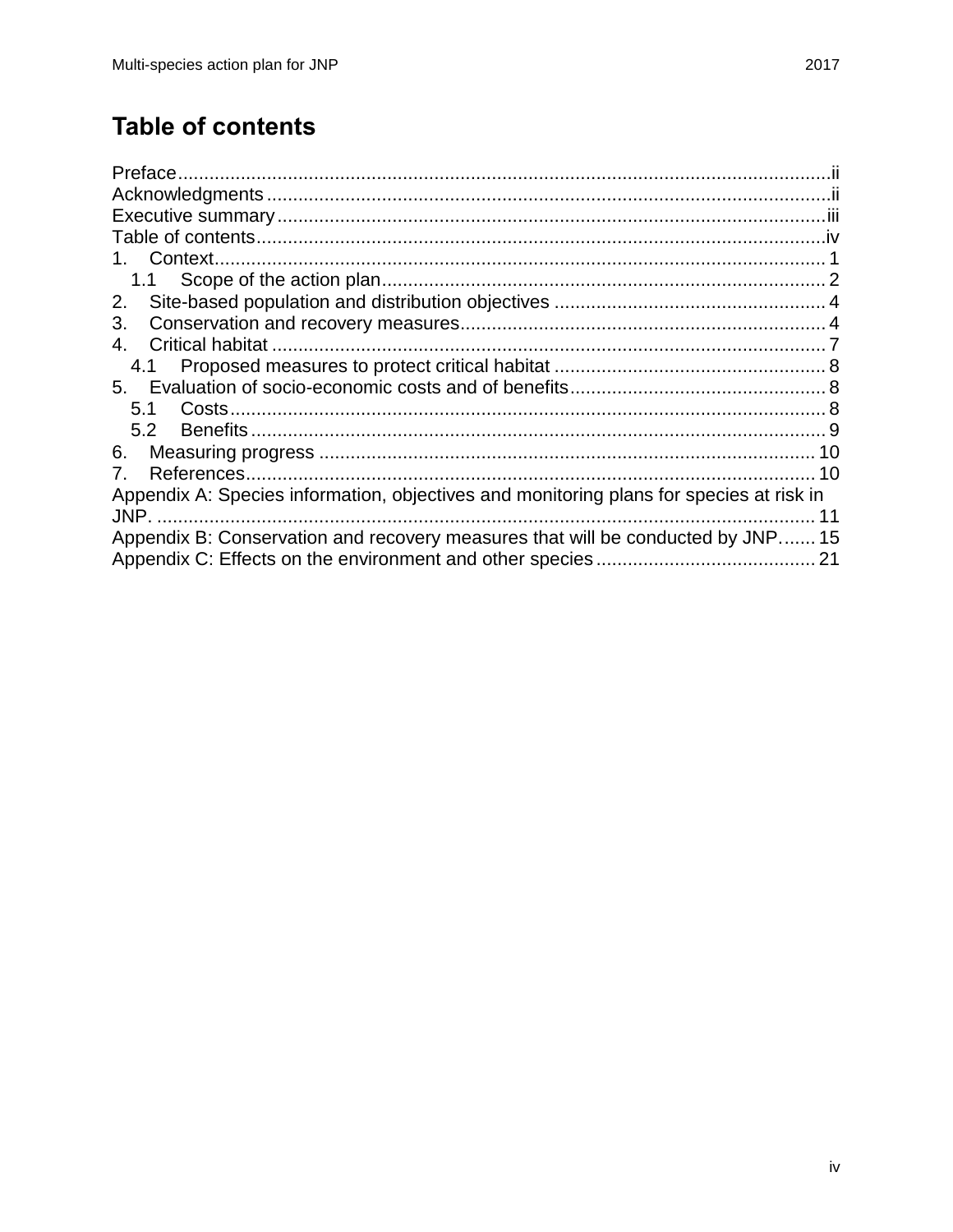# <span id="page-6-0"></span>**1. Context**

Canada's national parks protect a country-wide system of representative natural areas of Canadian significance. Parks Canada is responsible for managing these special places for the benefit, education and enjoyment of Canadians, while ensuring that they are protected and maintained so that they are left unimpaired for future generations.

With over a century of accomplishments in establishing and protecting national parks, Parks Canada is a recognized world leader in conservation. Canada's national parks afford a high level of protection to plant and wildlife species that rely upon these lands for their habitat. National parks also provide a unique opportunity to engage Canadians in learning and stewardship activities focused on species at risk. The conservation of species at risk, using both ecological measures and educational programs, is an important part of the day-to-day work of Parks Canada.

This Species at Risk Action Plan describes the work that Parks Canada is doing as part of the larger national park conservation program to put vulnerable species on the path to recovery. It is one of the tangible ways Parks Canada protects species at risk, while providing ways to connect and educate Canadians about the endangered wildlife and plants found in these special places. Parks Canada will take a leadership role in implementing this action plan, but its full potential will be achieved by working with others, including Indigenous Peoples, Park visitors, neighboring landowners, businesses, local residents and other Canadians.

Jasper National Park (JNP) is 11,228  $km^2$  in size and is the most northerly Canadian national park in the Rocky Mountains (Figure 1). Located in Alberta, but sharing its western border with British Columbia, the Park attracts over 2 million visitors each year to enjoy its majestic peaks, glaciers, pristine wilderness, abundant wildlife and outdoor adventures. The Park was established in 1907 to protect the lands and headwaters of the Upper Athabasca, the proposed route for the Grand Trunk Pacific transcontinental railway. Together with six neighbouring protected areas, Jasper National Park shares the designation of the Canadian Rocky Mountains World Heritage Site.

The Park protects diverse mountain ecosystems including forests, alpine meadows, fresh water habitats, grasslands and sand dunes in the Montane Cordillera ecozone. JNP is home to a wide range of species including several species at risk. While 97% of JNP is designated as wilderness with low human activity, the most biologically productive area is the low elevation montane forest. This is also where the town of Jasper and most of the transportation and visitor infrastructure is located. Outside the Park, the surrounding lands in both Alberta and British Columbia are impacted by intensive use, including forestry, mining, oil and gas extraction and recreation (both motorized and non-motorized).

"Maintenance or restoration of ecological integrity, through the protection of natural resources and natural processes, shall be the first priority of the Minister when considering all aspects of the management of parks" (Canada National Parks Act s.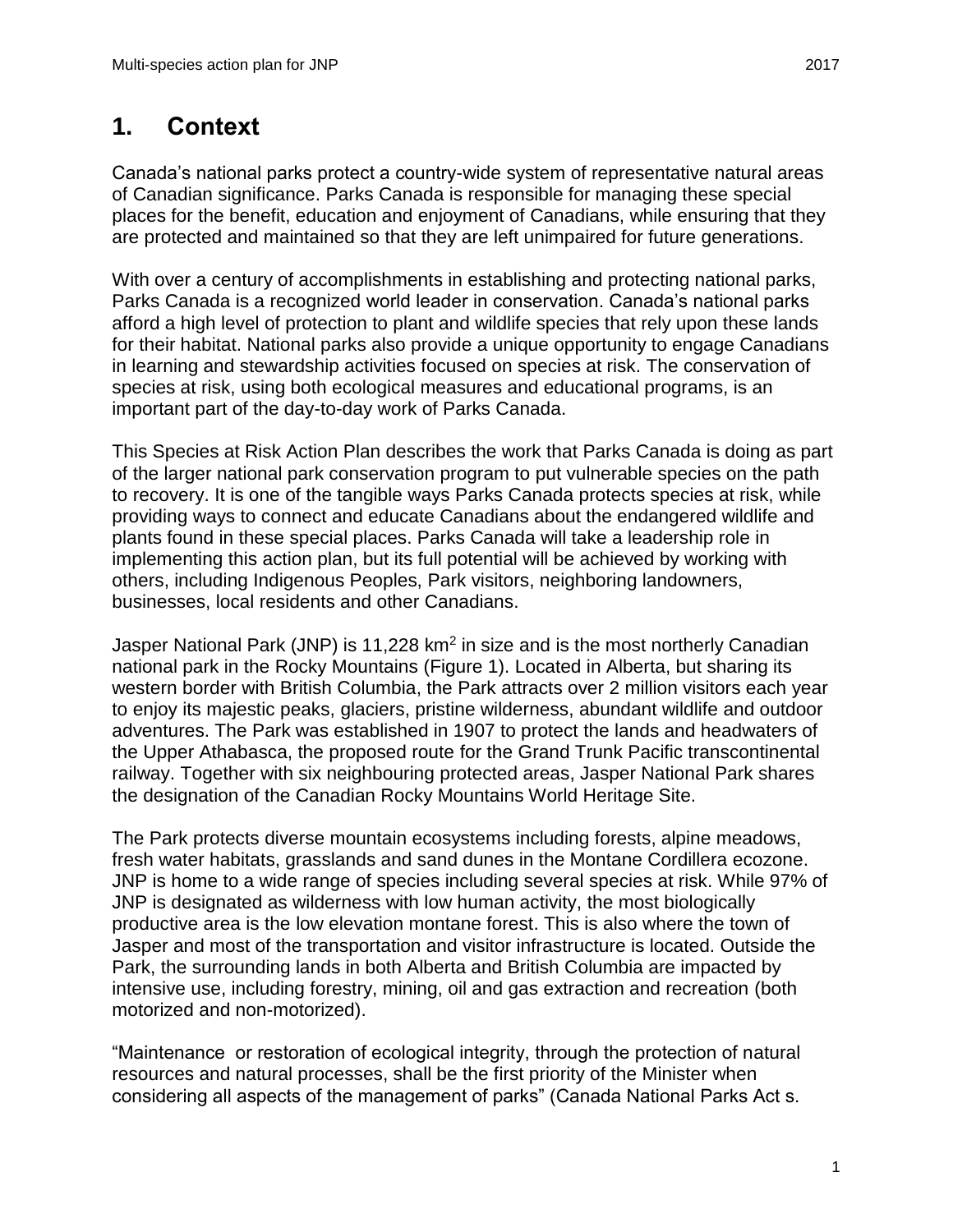8(2)). Species at risk, their residences, and their habitat are therefore protected by existing national park regulations and management regimes. In addition, the Species at Risk Act (SARA) prohibitions protecting individuals and residences apply automatically when a species is listed, and all critical habitat in national parks and national historic sites must be legally protected within 180 days of being identified.

Recovery measures for species at risk will be integrated within the framework of Parks Canada's ongoing ecological integrity programs. National parks maintain scientifically rigorous ecological integrity monitoring and restoration programs to sustain healthy, functional ecosystems and biodiversity throughout the Park. The recovery measures described in this action plan have been organized under four key priorities: active management, disease management, filling knowledge gaps, and working together. Parks Canada contributes to the recovery of species at risk by providing inventory and monitoring data, and through the implementation of habitat restoration projects and other conservation measures. The species-directed measures outlined in this plan will in turn contribute to improving the conservation status of species and their habitat, and maintaining biodiversity.

In addition to status assessments, SARA recovery strategies have been completed for [woodland caribou,](http://www.sararegistry.gc.ca/virtual_sara/files/plans/rs_woodland%20caribou_bois_s_mtn_0614_e.pdf) [Haller's Apple Moss,](http://www.sararegistry.gc.ca/virtual_sara/files/plans/rs_hallers_apple_moss_1010_e.pdf) [common nighthawk](http://www.sararegistry.gc.ca/virtual_sara/files/plans/rs_common%20nighthawk_e_final.pdf) and [olive-sided flycatcher,](http://www.sararegistry.gc.ca/virtual_sara/files/plans/rs_olive-sided%20flycatcher_e_final.pdf) while a proposed recovery strategy has been prepared for whitebark pine and for little [brown and northern myotis.](http://www.sararegistry.gc.ca/virtual_sara/files/plans/rs_LittleBrownMyotisNorthernMyotisTricoloredBat_e_proposed.pdf) These documents provide guidance for the recovery of individual species, including strategic direction, recovery objectives, critical habitat, and threats. This action plan was developed and will be implemented in a manner that is consistent with those recovery documents, and should be viewed as part of this body of linked strategies and plans.

### <span id="page-7-0"></span>**1.1Scope of the action plan**

The geographic scope of this action plan includes all federally owned lands and waters managed by JNP (Figure 1). This multi-species action plan has been written specifically for JNP because the Parks Canada Agency (PCA) is legally responsible for species at risk on PCA lands and waters, has the ability to take direct conservation action, and deal with different threats, legislation, and management priorities than areas outside the Park. The advantage of a multi-species action plan is that it can minimize redundancies while allowing for coordination of key actions affecting multiple species at risk where these actions overlap in space or time.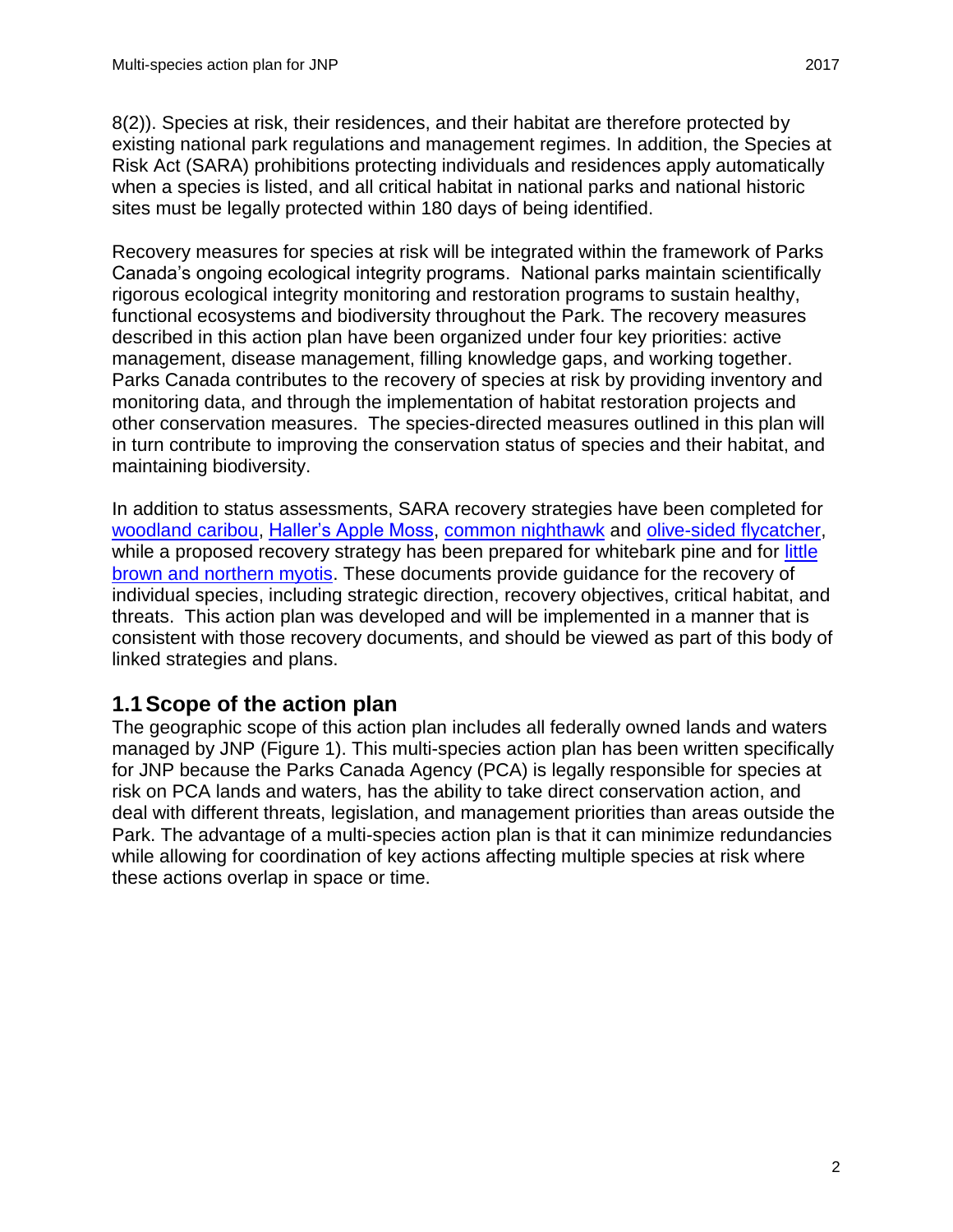

Figure 1. Jasper National Park.

Action plans are legally required for all SARA Schedule 1 listed endangered and threatened species once a final recovery strategy has been published on the Species at Risk (SAR) Public Registry. This action plan is a SARA action plan (as per SARA s.47) for four species: woodland caribou, Haller's apple moss, common nighthawk and olivesided flycatcher. This action plan is also consistent with current direction in the proposed recovery strategies for whitebark pine and for northern myotis and little brown myotis.

This action plan addresses SARA-listed Endangered and Threatened species that regularly occur in JNP which require an action plan under SARA (s.47) (Table 1). The plan will be amended as required (e.g. as additional species are added to Schedule 1 of SARA) to meet SARA requirements for action planning.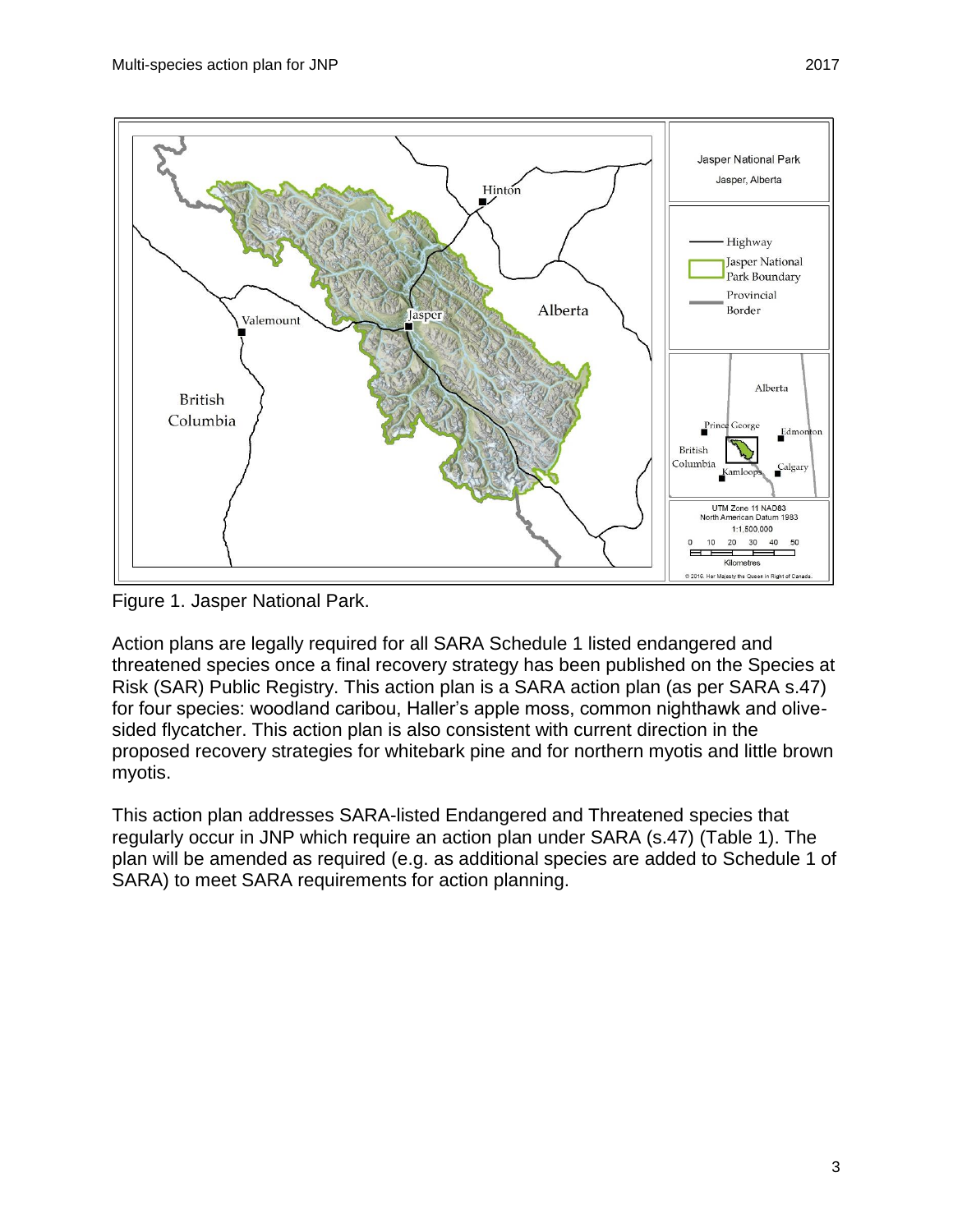| <b>Species</b>             | <b>Scientific Name</b>    | <b>SARA Schedule 1 Status</b> |
|----------------------------|---------------------------|-------------------------------|
| Common Nighthawk           | Chordeiles minor          | Threatened                    |
| Haller's Apple Moss        | Batramia halleriana       | Threatened                    |
| <b>Little Brown Myotis</b> | Myotis lucifugus          | Endangered                    |
| <b>Northern Myotis</b>     | Myotis septentrionalis    | Endangered                    |
| Olive-sided Flycatcher     | Contopus cooperi          | Threatened                    |
| <b>Whitebark Pine</b>      | Pinus albicaulis          | Endangered                    |
| Woodland Caribou, Southern | Rangifer tarandus caribou | Threatened                    |
| Mountain population        |                           |                               |

Table 1. Species at risk included in the action plan for JNP.

### <span id="page-9-0"></span>**2. Site-based population and distribution objectives**

Parks Canada assessed the potential to take management actions in JNP that will contribute to the recovery of each species and site-specific population and distribution objectives were developed (Appendix A). Because they are directly linked to the sitebased population and distribution objectives, monitoring activities are reported in Appendix A rather than in the tables of recovery measures (Appendix B). If there is little opportunity for the site to contribute to the recovery of a species, conservation actions may be limited to protection measures in place under the Canada National Parks Act. For a few species, population and distribution objectives for JNP will have little to no impact on the species' national recovery objectives. This is primarily for two reasons: the threats cannot be controlled in the Park or do not exist in the Park (e.g., wide-spread disease, loss of overwintering habitat elsewhere); and/or the population within the site is a very small part of the Canadian distribution or is unknown or unconfirmed.

### <span id="page-9-1"></span>**3. Conservation and recovery measures**

Managing wide-ranging species like woodland caribou at a park landscape level, or a keystone species like whitebark pine that is intricately connected to many other species, for example, all have their own complexities. While the vast majority of the Park area is wilderness, habitat alteration and fragmentation has occurred in the main valleys (the Athabasca, Miette, Maligne, Fiddle and Sunwapta), through past tourism and community development, transportation corridors and recreation. Recreational activities can also contribute to local and regional stresses on caribou and other sensitive species. Historical management practices have altered the natural range of ecosystem variability (e.g. fire suppression, aquatic connections). Industrial, recreational, residential and hunting activities on regional landscapes adjacent to Park boundaries directly or indirectly impact shared wildlife populations, aquatic resources and vegetation communities. Changes in climate impact wildlife and vegetation distributions, freshwater flows and natural disturbance processes. Exotic (non-native), invasive diseases affect species at a continental scale. Collaboration with adjacent land managers and owners will be important to conserving cross-boundary species at risk.

As reflected in the Parks Canada mandate, it is a priority to maintain ecological integrity and to facilitate opportunities for Canadians to experience and learn about these special places. JNP has worked with partners and volunteers to improve the ecological health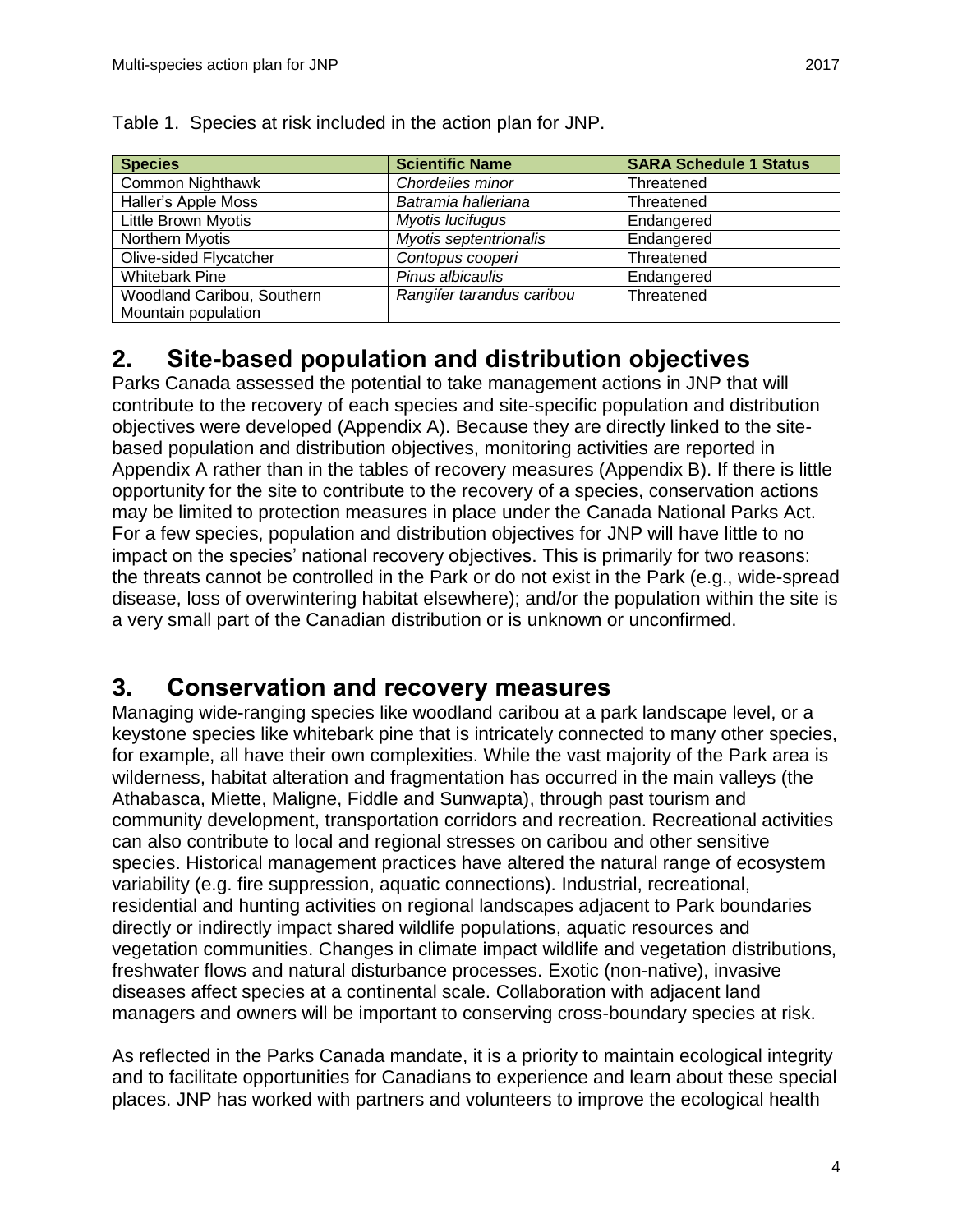of the Park, and increase opportunities to support the recovery of species at risk. Innovative species at risk programs and activities engage and connect Canadians both in the Park and where they live, to their national parks and Parks Canada's role in conservation. Canadians are invited to get involved in species recovery through citizen science, volunteering and partnering opportunities. Academic collaboration in the park is a source of valuable research and data collection that supports better management and restoration efforts. Visitor facilities and trail networks have been redesigned and continuously improved to provide meaningful experiences while protecting park habitats and species.

This action planning process identified measures that will contribute to site-based population and distribution objectives, as well as measures required to protect the species and learn more about them. These measures were then prioritized to determine which will be conducted by the Park (Appendix B). The primary consideration was the ecological effectiveness of measures, but opportunities to enhance visitor experience in the Park, to increase awareness through outreach and education, as well as financial costs and benefits were also considered. Wherever possible, Parks Canada is taking an ecosystem approach, prioritizing actions that benefit numerous species at once to effectively and efficiently protect and recover species at risk.

Four priority themes emerge from these measures: active management, disease management, filling knowledge gaps and working together.

#### **Active management**

Active management is a course of action directed toward maintaining or changing the ecological condition to achieve specific objectives. Active management measures for Whitebark Pine include habitat restoration and actions to directly increase stand-level resistance to blister rust infection. A key action in restoring whitebark pine is to ensure that future stands have some resistance to blister rust by increasing the number of trees with genetic resistance to the disease. We do this by collecting seeds from whitebark pine trees that appear to be rust-resistant, testing them for resistance to the disease and planting the seedlings. Whitebark pine is also vulnerable to forest ingrowth by other tree species, particularly where natural fire cycles have been disrupted through fire suppression. Climate change may also contribute to greater risk of mountain pine beetle-caused mortality of whitebark pine and increased competition with other plant species. Restoring natural fire cycles on the landscape is an important strategy for ensuring the persistence of high quality whitebark pine habitat. Reducing forest ingrowth by restoring fire may also benefit common nighthawk, as this species nests on the ground in open forest and grassland habitat. Additionally, carrying out prescribed burns in mature conifer stands near bogs and meadows to create a mosaic of live and dead trees near water and open areas may favour Olive-sided Flycatcher. Parks Canada is internationally recognized for leadership in restoring fire through prescribed burning and continues to conduct burns and manage wildfire as part of a national program.

We identify a suite of coordinated actions aimed at halting caribou population declines. The proximate cause of caribou decline in Jasper National Park is predation, mainly by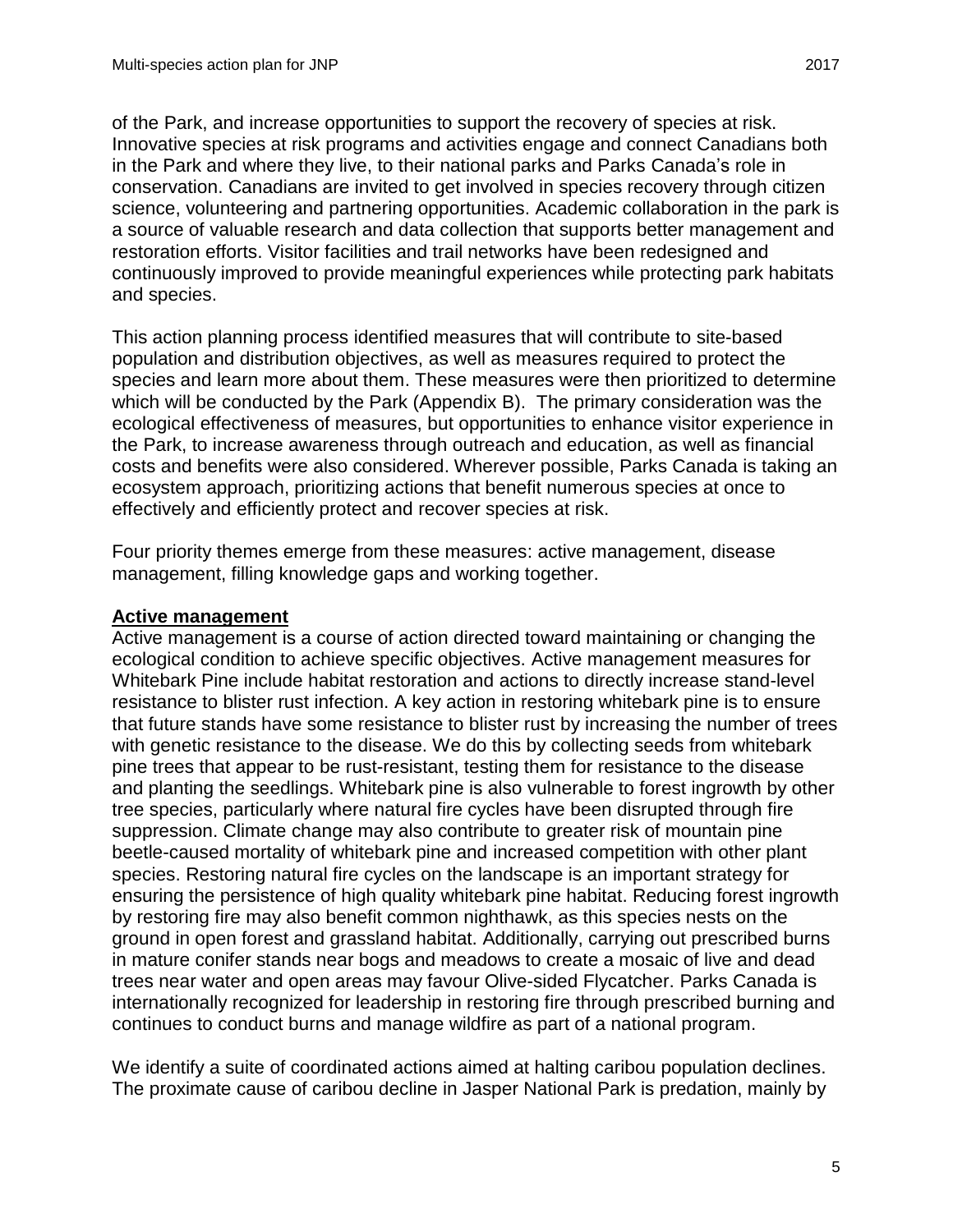wolves. The broader cause of increased predation is related to a change in the predator-prey dynamic, linked to previous wildlife management (i.e., reintroducing elk in 1920 and decades of simultaneous wolf control from 1920-1959). Predator-prey dynamics in the park are also affected by habitat alteration in the larger landscape, external to the park. Recovering caribou may require augmenting existing populations supported by a multi-partner, multi-jurisdictional captive breeding program contingent on the availability of captive-bred animals, and the persistence of a sufficient amount of suitable habitat with low predation risk. Due to the complexity of augmentation, we will work with partners to determine feasibility and next steps of augmentation. Old growth forest is a seasonal habitat requirement for this species. Careful management of the fire regime will be essential to ensure a suitable range of forest patches of varying stand ages across the landscape over time. Any future re-introduction of caribou would be coordinated with the work of other mountain parks.

Increased awareness, engagement and education will encourage stewardship and support for actions that protect species at risk in JNP and that lead to on-the-ground changes to habitat conditions.

#### **Disease management**

White-nose syndrome (WNS) is decimating bat populations in eastern North America and moving west, and has recently been discovered in Washington State. Parks Canada manages access to all caves in Jasper National Park using a permit system (i.e., caves are closed to access, unless by permit). Currently, the Park's one known hibernaculum is closed to recreational access to reduce the risk of WNS contamination. Determining and tracking population numbers and distribution before the arrival of WNS is key to the early detection of the disease. This knowledge allows early and targeted action to prevent disease spread to the most important bat sites (e.g. decontamination procedures for cavers reduces the spread of WNS). For whitebark pine, white pine blister rust is the main cause of decline across North America. Determining infection rates and identifying resistance in stands is essential to support recovery. Protection measures against other threats, including mountain pine beetle, can then be focused on the rare disease-resistant whitebark pine trees.

#### **Filling knowledge gaps**

For some species at risk, research and monitoring is needed to fill gaps in the knowledge base necessary to support protection or recovery. Identifying and mapping important habitat is essential to inform protection and recovery actions. For the species in this Action Plan, this includes ongoing work on: bat hibernacula and roost sites, stands of whitebark pine and breeding sites for bird species at risk. In many cases, this will require partnerships and/or additional funding and will benefit from the opportunity to work with Indigenous communities, the academic community and citizen scientist programs.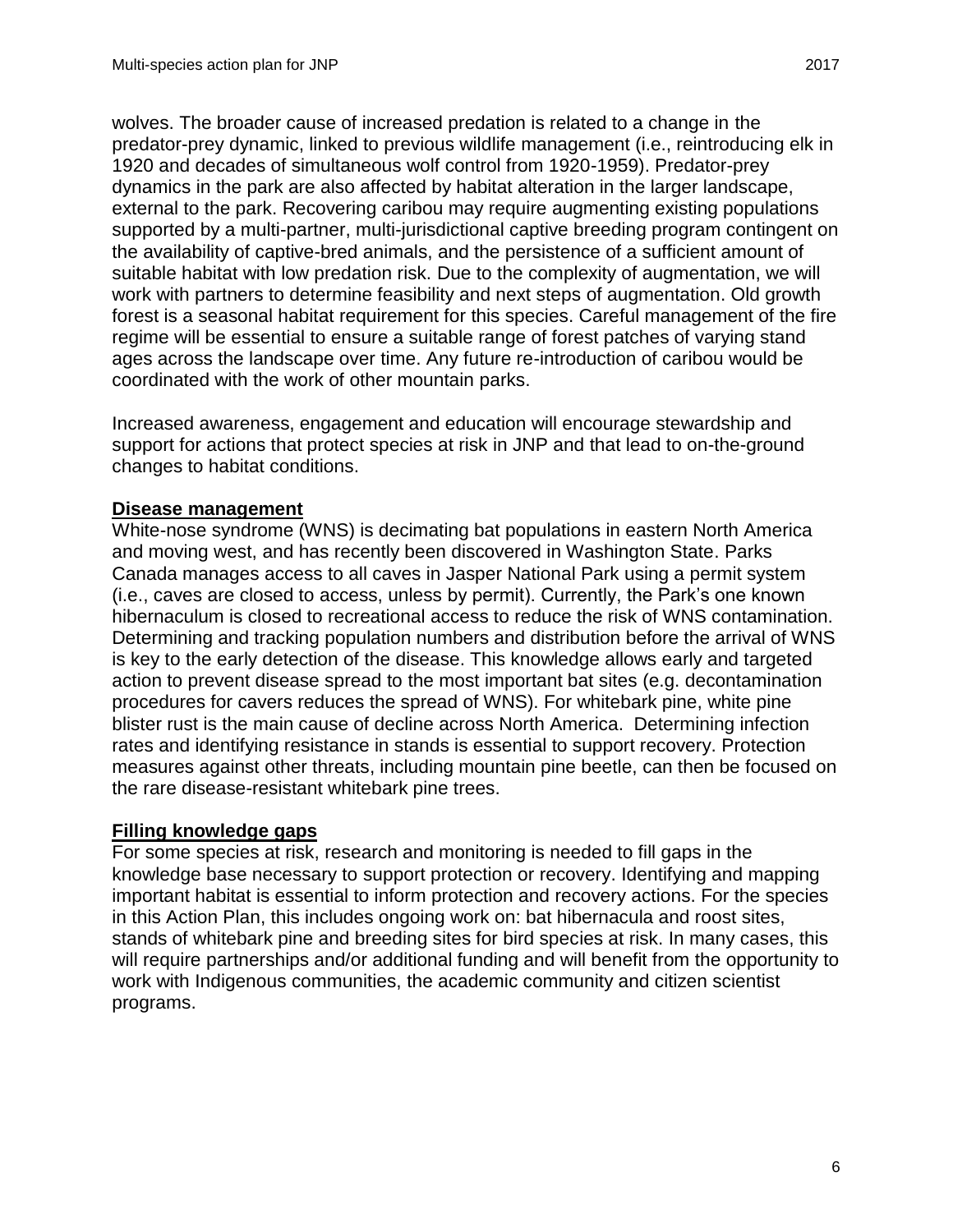#### **Working together**

Engaging others in recovery of species at risk through involvement of Indigenous communities, partnering efforts, visitor experience opportunities, and outreach activities is an important component of this multi-species action plan.

The potential reintroduction of southern mountain caribou to the Park can only proceed by working with partners to establish the best way forward to augment herds to support recovery efforts throughout the species' range. Species at risk recovery in JNP will be positively influenced by increased public awareness, understanding, support and engagement. It is important that Canadians, including our Indigenous partners and key stakeholders, have opportunities to learn about and participate in species at risk recovery in JNP. These opportunities help foster a sense of connection to JNP that motivates them to act as stewards for the Park and builds support for conservation actions. Interactive in-park programs like JNP's whitebark pine street theatre or the Caribou Ambassador volunteer program, engage visitors in the Park. Hands-on volunteer citizen science opportunities like the bat monitoring program, foster new park stewards. Innovative urban outreach tools and activities like the whitebark pine, caribou and fire travelling exhibit and collaboration with the Calgary Zoo, bring JNP's stories to Canadians where they live. The "bat-camera" takes images of bats inside a small bat roost at the Palisades Stewardship Education Centre and not only supports monitoring, it provides a unique and engaging education and awareness tool to reach audiences across the country.

Engaging Indigenous communities may create opportunities to incorporate traditional knowledge and work together on specific recovery actions for species at risk. Their understanding of the land and the interconnectedness between species can enrich learning and awareness opportunities as well as contributing to protection and recovery measures.

Where recovery measures include access restrictions or specific protection actions, such as the seasonal closure of important caribou winter habitat, restricting access to bat hibernaculum, or the protection of common nighthawk nests, integrated communications will increase awareness, support and compliance for the measures, as well as establish guidelines for enforcement. Education and awareness programs will also target external audiences. This is critical, as most of the species that are included in this action plan are found regionally beyond the park boundaries. External communications may also help to build support for species at risk generally.

For wide-ranging species like woodland caribou and whitebark pine, collaboration with external partners and stakeholders supports the broader national recovery goals of the species.

### <span id="page-12-0"></span>**4. Critical habitat**

Critical habitat is "the habitat that is necessary for the survival or recovery of a listed wildlife species and that is identified as the species' critical habitat in the recovery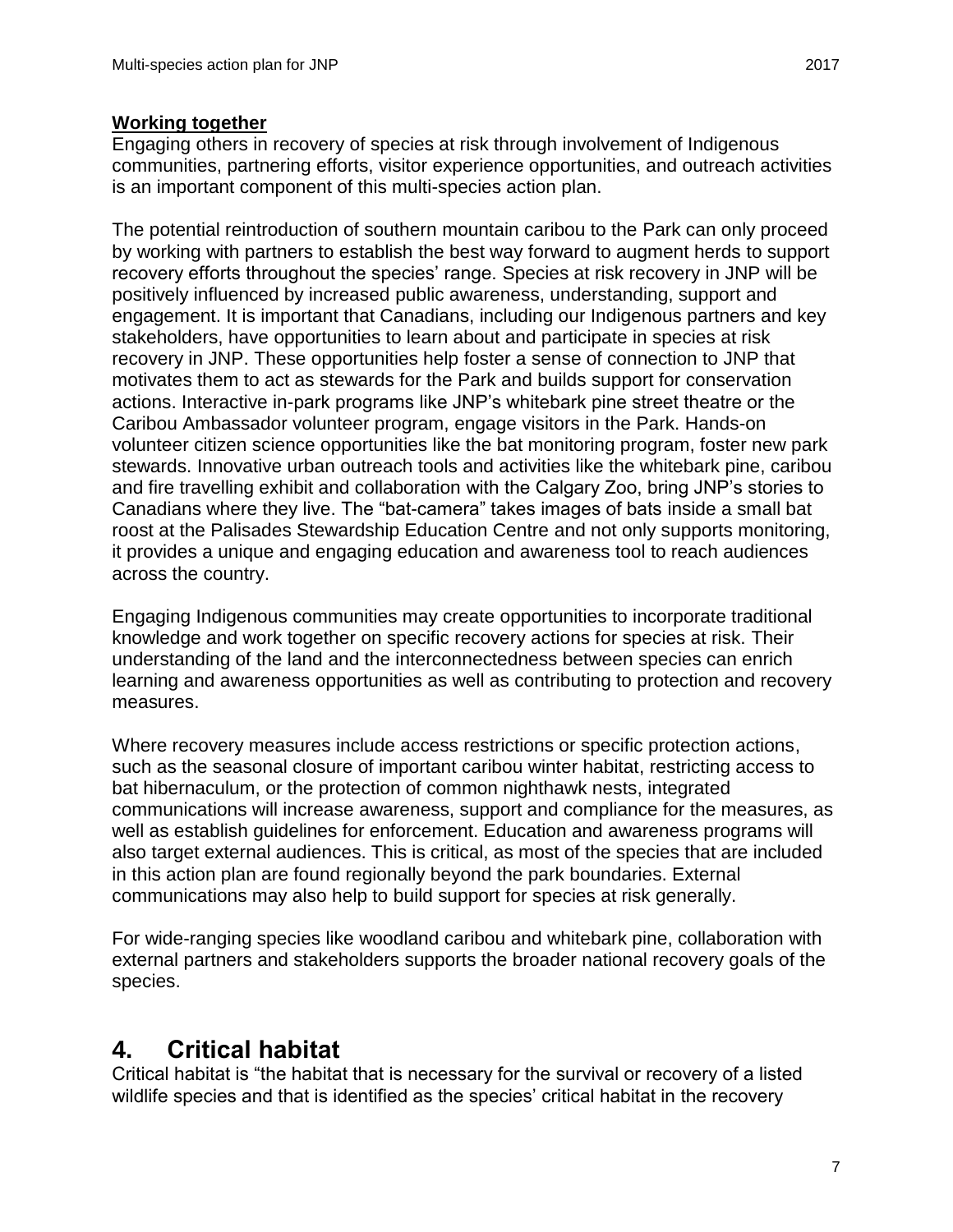strategy or in an action plan for the species" (SARA s.2(1)). As of January 2016, no additional information is available to identify more critical habitat within this action plan. Recovery strategies have identified critical habitat in JNP for [woodland caribou,](http://www.sararegistry.gc.ca/virtual_sara/files/plans/rs_woodland%20caribou_bois_s_mtn_0614_e.pdf) [Haller's](http://www.sararegistry.gc.ca/virtual_sara/files/plans/rs_hallers_apple_moss_1010_e.pdf)  [Apple Moss,](http://www.sararegistry.gc.ca/virtual_sara/files/plans/rs_hallers_apple_moss_1010_e.pdf) [whitebark pine,](http://www.sararegistry.gc.ca/virtual_sara/files/plans/rs_whitebark_pine_e_proposed.pdf) [little brown myotis, and northern myotis.](http://www.sararegistry.gc.ca/virtual_sara/files/plans/rs_LittleBrownMyotisNorthernMyotisTricoloredBat_e_proposed.pdf) Where critical habitat identification is not complete, it will be identified in an upcoming or amended action plan or revised recovery strategies for the species; refer to the schedule of studies in relevant recovery strategies for further details.

### <span id="page-13-0"></span>**4.1 Proposed measures to protect critical habitat**

Critical habitat identified in other recovery documents within JNP will be legally protected from destruction as per section 58 of the SARA. Species at risk, their residences, and their habitat are therefore protected in Canada's national parks by existing national park regulations and management regimes as well as by SARA.

In managing species at risk and their critical habitat within national parks, Parks Canada abides by the SARA s.32, 33, 58 and 80 prohibitions, and the s.73 and 74 conditions for permitting activities. For example, SARA requirements are incorporated into the Agency's Environmental Impact Assessment process.

### <span id="page-13-1"></span>**5. Evaluation of socio-economic costs and of benefits**

The Species at Risk Act requires the responsible federal minister to undertake "an evaluation of the socio-economic costs of the action plan and the benefits to be derived from its implementation".

### <span id="page-13-2"></span>**5.1 Costs**

The cost to implement the action plan will be borne by Parks Canada out of existing salaries and goods and services dollars, and national ecosystem restoration project funding. This includes incremental salary costs, materials, equipment, and contracting of professional services for measures outlined in Appendix B. No major socio-economic costs to partners, stakeholders or Indigenous Peoples are expected as a result of this action plan. Specific project implementation will be contingent on funding being allocated through the Park's annual business planning process, or from alternative funding sources such as Parks Canada's national Conservation and Restoration Program.

Some recovery measures are already being implemented in the Park. The other proposed measures will be integrated into the operational management of the Park and there will be few new costs. These costs will be covered by prioritization of existing funds and salary dollars at the Park and therefore will not result in additional costs to society.

The action plan applies only to lands and waters in JNP and does not bring any restrictions to land use outside the sites. This action plan, therefore, will not result in any significant socio-economic impacts to the public. Minor restrictions may be placed on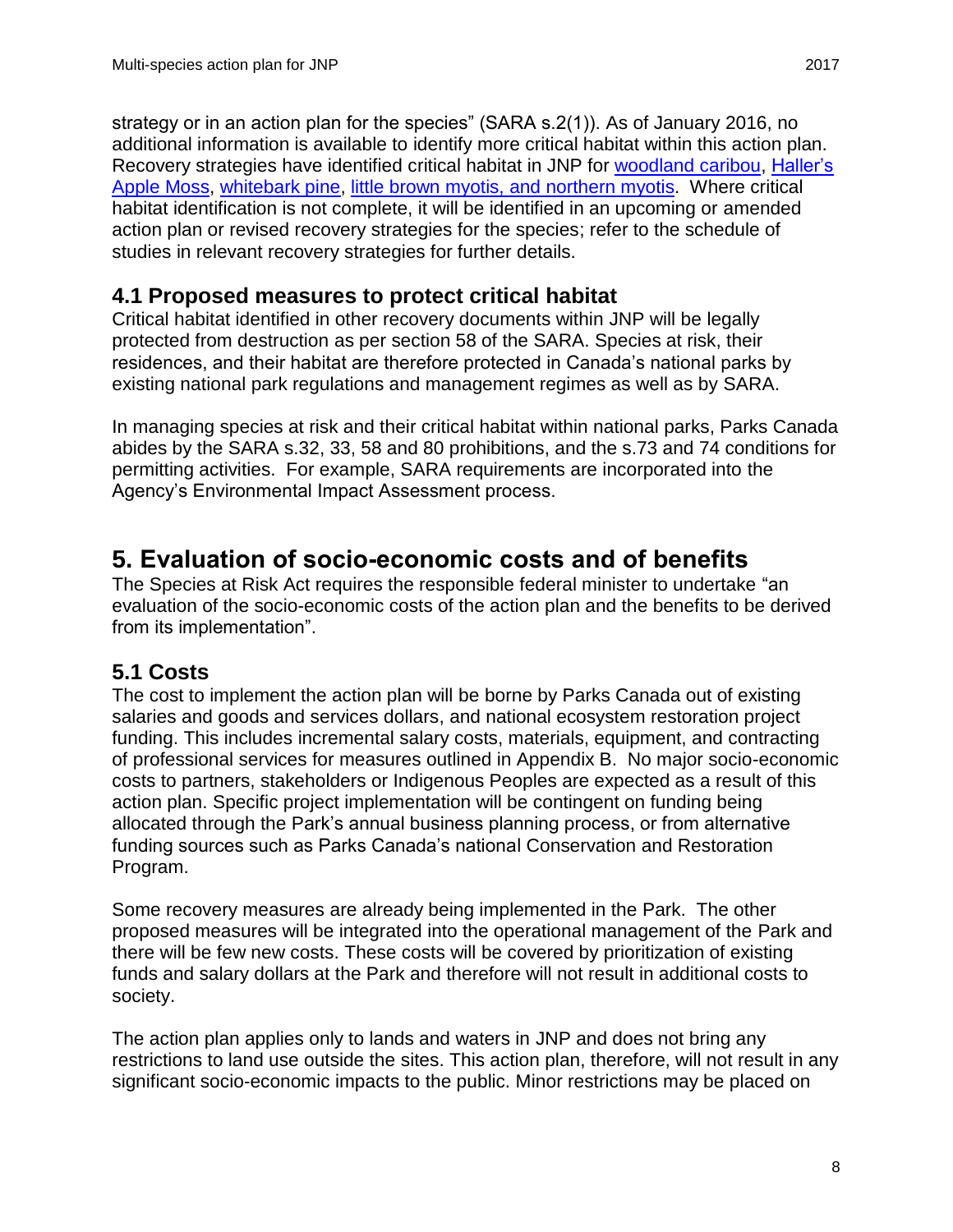visitor activities on Park lands and waters where they are considered necessary to protect and recover species at risk.

### <span id="page-14-0"></span>**5.2 Benefits**

Measures presented in this action plan for JNP will contribute to meeting recovery strategy objectives for threatened and endangered species. These measures are expected to have an overall positive impact on ecological integrity and enhance opportunities for appreciation of the sites and the species by visitors and the general public. Opportunities to engage with Indigenous communities and incorporate traditional knowledge could yield significant benefits for species at risk. Other measures that could result in benefits to Canadians, such as positive impacts on biodiversity and the value individuals place on preserving biodiversity (Federal, Provincial, Territorial Governments of Canada, 2014).

The proposed measures seek a balanced approach to reducing or eliminating threats to species-at-risk populations and habitats, and include protection of individuals and their habitat (e.g., restrictions to human activities within areas occupied by the species, combined with ongoing research and monitoring), potential species re-establishment, and increasing public awareness and stewardship (e.g., signage, visitor programs, and highlights in communication media).

Potential economic benefits of the recovery of the species at risk found in JNP cannot be easily quantified, as many of the values derived from wildlife are non-market commodities that are difficult to appraise in financial terms. Wildlife, in all its forms, has value in and of itself, and is valued by Canadians for aesthetic, cultural, spiritual, recreational, educational, historical, economic, medical, ecological and scientific reasons. The conservation of wildlife at risk is an important component of the Government of Canada's commitment to conserving biological diversity, and is important to Canada's current and future economic and natural wealth.

Implementing this action plan is expected to have positive benefits for park visitors, local residents, and Indigenous groups. Some activities in the plan may create opportunities for local residents to become involved in the recovery of species at risk and for cooperation and community partnerships in species at risk recovery. Benefits should be relatively evenly distributed across individuals in local communities, and opportunities for involvement will be available to all local residents. These include opportunities to learn about and take part in the recovery of culturally important species at risk, opportunities for visitors and local communities to be involved in conservation issues, opportunities for integration of Indigenous Traditional Knowledge into conservation in JNP, and greater awareness of Indigenous values and culture among local residents and visitors to the parks. In doing so the plan supports the goals under the Species at Risk Act: "the traditional knowledge of the Indigenous peoples of Canada should be considered in the assessment of which species may be at risk and in developing and implementing recovery measures".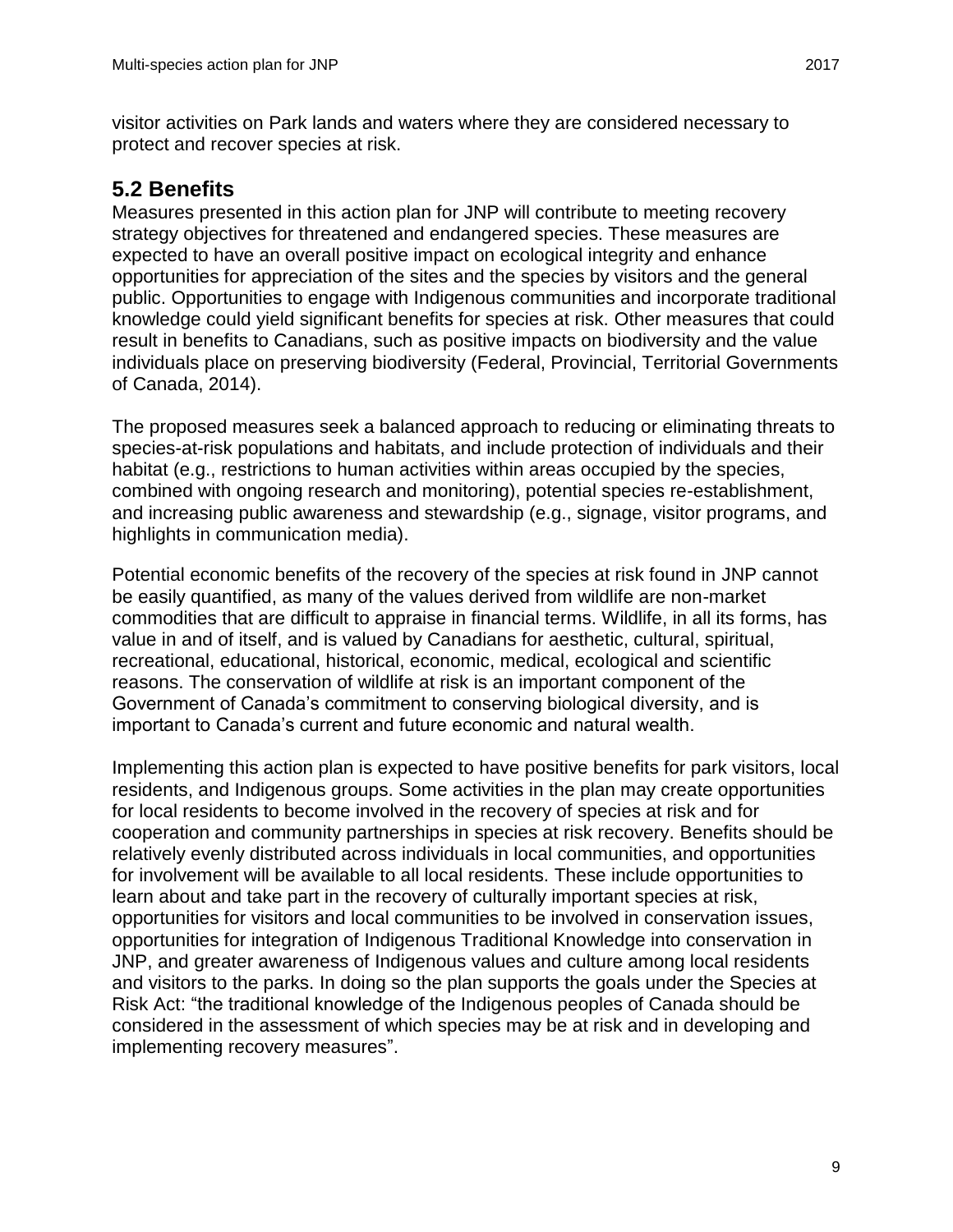### <span id="page-15-0"></span>**6. Measuring progress**

Reporting on implementation of the action plan (under s. 55 of SARA) will be done by assessing progress towards implementing the measures. Reporting on the ecological and socio-economic impacts of the action plan will be done by assessing progress towards meeting the site-based population and distribution objectives.

## <span id="page-15-1"></span>**7. References**

Environment Canada. 2016. Recovery strategy for Common Nighthawk (*Chordeiles minor*) in Canada. Species at Risk Act Recovery Strategy Series. Environment Canada, Ottawa, vii + 49p.

Environment Canada. 2016. Recovery strategy for Olive-sided Flycatcher (*Contopus cooperi*) in Canada. Species at Risk Act Recovery Strategy Series. Environment Canada, Ottawa, vii + 52p.

Environment Canada. 2015. Recovery strategy for Little Brown Myotis (*Myotis lucifugus*), Northern Myotis (*Myotis septentrionalis*), and Tri-colored Bat (*Perimyotis subflavus*) in Canada (Proposed). Species at Risk Act Recovery Strategy Series. Environment Canada, Ottawa. 110 pp.

Environment Canada. 2017. Recovery strategy for Whitebark Pine (*Pinus albicaulis*) in Canada (Proposed). Species at Risk Act Recovery Strategy Series. Environment Canada, Ottawa.

Haller's Apple Moss Recovery Team. 2010. Recovery Strategy for Haller's Apple Moss (Bartramia halleriana) in Canada. Species at Risk Act Recovery Strategy Series. Parks Canada Agency. viii + 32pp.

Parks Canada Agency. 2010. Jasper National Park Management Plan. Parks Canada Agency. Ottawa. xiv + 81 pp.

Parks Canada Agency. 2011. Conservation strategy for southern mountain caribou in Canada's national parks. Parks Canada Agency. 30pp.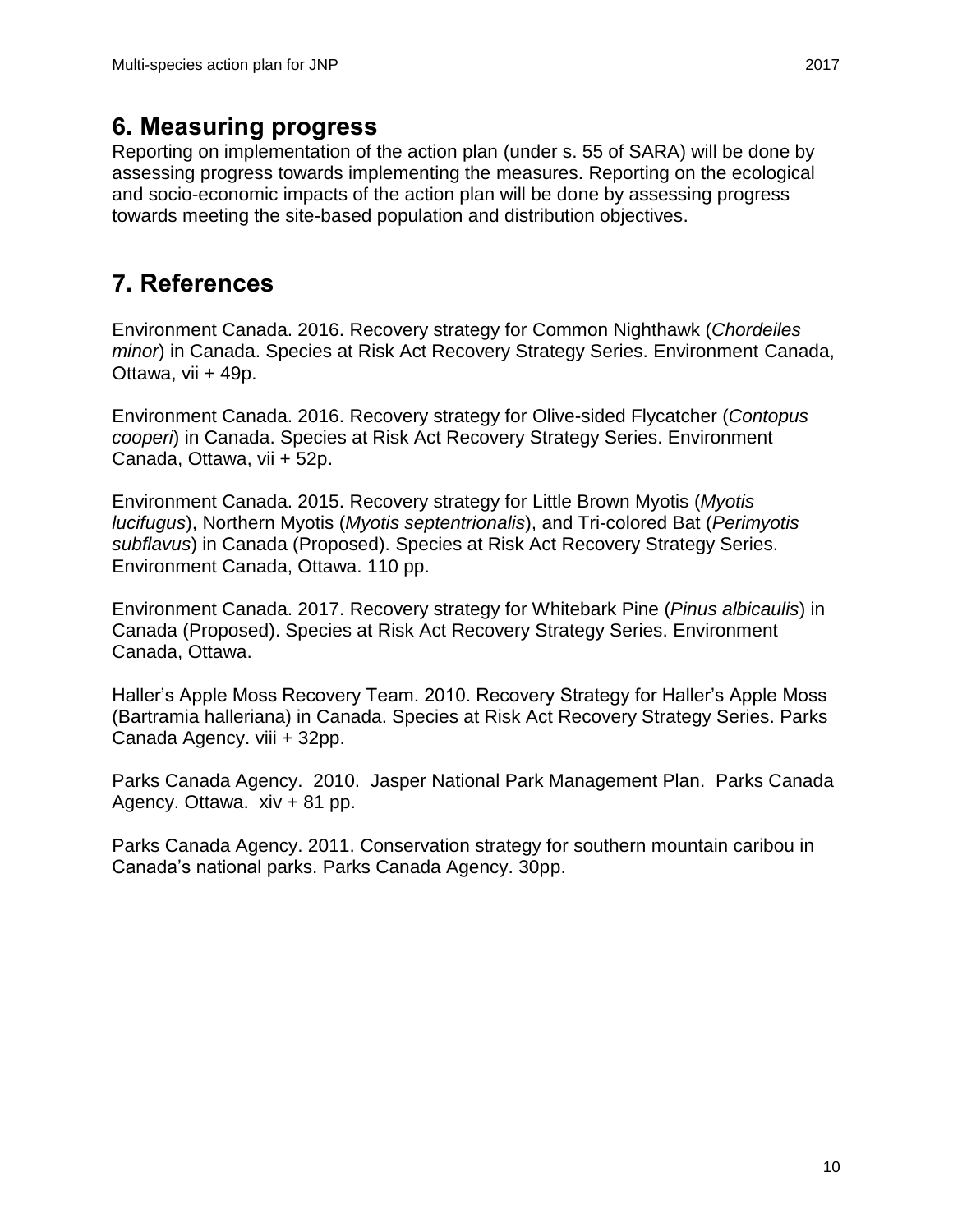1

### **Appendix A: Species information, objectives and monitoring plans for species at risk in JNP.**

<span id="page-16-0"></span>

| <b>Species</b>         | <b>National objectives</b>                                                                                                                                                                                                                                                              | <b>Site-based population &amp;</b><br>distribution objectives                                     | <b>Population</b><br>trend in JNP                           | <b>Population</b><br>monitoring <sup>3</sup>                                                            | <b>General information</b><br>and broad park<br>approach                                                                                                                                                                                                                                                                                                                         |
|------------------------|-----------------------------------------------------------------------------------------------------------------------------------------------------------------------------------------------------------------------------------------------------------------------------------------|---------------------------------------------------------------------------------------------------|-------------------------------------------------------------|---------------------------------------------------------------------------------------------------------|----------------------------------------------------------------------------------------------------------------------------------------------------------------------------------------------------------------------------------------------------------------------------------------------------------------------------------------------------------------------------------|
| Common<br>nighthawk    | In the short-term, halt the<br>national decline by 2025,<br>while ensuring the<br>population does not<br>decrease more than 10%.<br>In the long-term (i.e., after<br>2025) ensure a positive<br>10-year population trend.<br>Maintain the current<br>extent of occurrence in<br>Canada. | Maintain occupancy of<br>common nighthawk at<br>confirmed sites in<br>appropriate habitat in JNP. | Unknown.<br><b>Breeding</b><br>confirmed.                   | Report presence<br>through incidental<br>observations and nest<br>protection measures (if<br>required). | Opportunistically identify<br>nest sites, and where<br>resources allow, conduct<br>surveys in historically<br>occupied and high<br>potential habitats.<br>Outreach, education &<br>seasonal activity<br>restrictions may help<br>prevent accidental nest<br>disturbance. Fire and<br>invasive plant<br>management programs<br>may contribute to<br>enhancing nesting<br>habitat. |
| Haller's<br>apple moss | Maintain or increase<br>population sizes at<br>existing locations to<br>ensure that all populations<br>remain viable over the<br>long term and, where<br>feasible, reintroduce the<br>species to extirpated<br>locations with suitable or<br>capable habitat.                           | Maintain or increase<br>population sizes at both of<br>JNP's existing locations.                  | Unknown;<br>baseline<br>monitoring<br>completed in<br>2011. | Complete established<br>population monitoring<br>every 5 years.                                         | Two of the ten<br>populations are located<br>in JNP. The west gate<br>population is one of the<br>largest known. The Park<br>approach focuses on<br>protecting critical habitat.                                                                                                                                                                                                 |

<sup>&</sup>lt;sup>3</sup> Where population and distribution objectives have been established for JNP, monitoring is designed to directly measure success in achieving those goals.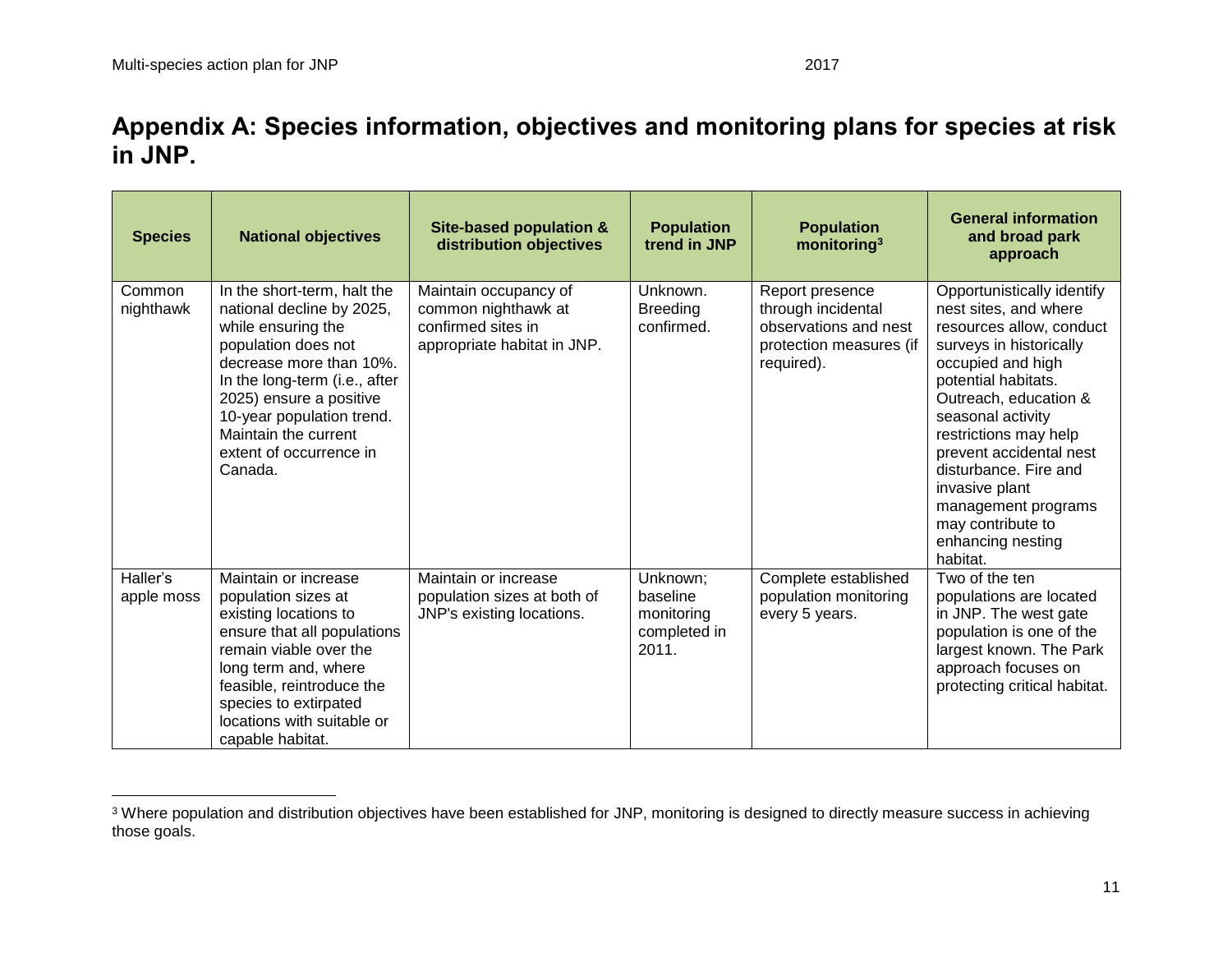| <b>Species</b>         | <b>National objectives</b>                                                                                                                                                                                                                                                                  | Site-based population &<br>distribution objectives                                                                        | <b>Population</b><br>trend in JNP                                                                                                                                                                                                        | <b>Population</b><br>monitoring <sup>3</sup>                                                                                                                                                                                                                                                                                                                     | <b>General information</b><br>and broad park<br>approach                                                                                                                                                                                                                                                                                                           |
|------------------------|---------------------------------------------------------------------------------------------------------------------------------------------------------------------------------------------------------------------------------------------------------------------------------------------|---------------------------------------------------------------------------------------------------------------------------|------------------------------------------------------------------------------------------------------------------------------------------------------------------------------------------------------------------------------------------|------------------------------------------------------------------------------------------------------------------------------------------------------------------------------------------------------------------------------------------------------------------------------------------------------------------------------------------------------------------|--------------------------------------------------------------------------------------------------------------------------------------------------------------------------------------------------------------------------------------------------------------------------------------------------------------------------------------------------------------------|
| Little brown<br>myotis | The distribution objective<br>is to maintain the pre-<br>white-nose syndrome<br>extent of occurrence.<br>Within areas not yet<br>affected by WNS, the<br>population objective is to<br>maintain (and where<br>feasible increase) the<br>current level of the<br>population.                 | 1. Maintain current spatial<br>and temporal distribution.<br>2. Protect all known<br>hibernacula and maternity<br>roosts. | Unknown.<br>There is one<br>confirmed<br>hibernaculum<br>in JNP<br>identified as<br>critical habitat.<br>The population<br>in that cave<br>has been<br>stable at a<br>minimum<br>count of 700<br>bats over the<br>past several<br>years. | 1. Use the North<br>American Bat<br><b>Monitoring Protocol</b><br>(NABat) and<br>opportunistic<br>observations to identify<br>significant bat<br>locations in natural<br>areas and human<br>structures. Monitor<br>these sites to detect<br>changes.<br>2. Monitor bat use and<br>hibernation activity in<br>priority caves and<br>mines using roost<br>loggers. | 1. Protect individuals and<br>residences.<br>2. Opportunistically<br>where resources allow<br>locate important habitat,<br>in particular, hibernacula<br>and maternity roosts.<br>3. Continue to actively<br>manage cave access<br>(permit required) and<br>implement<br>decontamination protocol<br>to deter the spread of<br>WNS through human<br>vectors.       |
| Northern<br>myotis     | The distribution objective<br>is to maintain the pre-<br>white-nose syndrome<br>extent of occurrence.<br>Within areas not yet<br>affected by white-nose<br>syndrome, the population<br>objective is to maintain<br>(and where feasible<br>increase) the current level<br>of the population. | 1. Maintain current spatial<br>and temporal distribution.<br>2. Protect all known<br>hibernacula and maternity<br>roosts. | Unknown.                                                                                                                                                                                                                                 | 1. Use the North<br>American Bat<br><b>Monitoring Protocol</b><br>(NABat) and<br>opportunistic<br>observations to identify<br>significant bat<br>locations in natural<br>areas and human<br>structures. Monitor<br>these sites to detect<br>changes.<br>2. Monitor bat use and<br>hibernation activity in<br>priority caves and<br>mines using roost<br>loggers. | 1. Protect individuals and<br>residences.<br>2. Opportunistically<br>where resources allow<br>locate important habitat,<br>in particular, at<br>hibernacula and<br>maternity roosts.<br>3. Continue to actively<br>manage cave access<br>(permit required) and<br>implement<br>decontamination protocol<br>to deter the spread of<br>WNS through human<br>vectors. |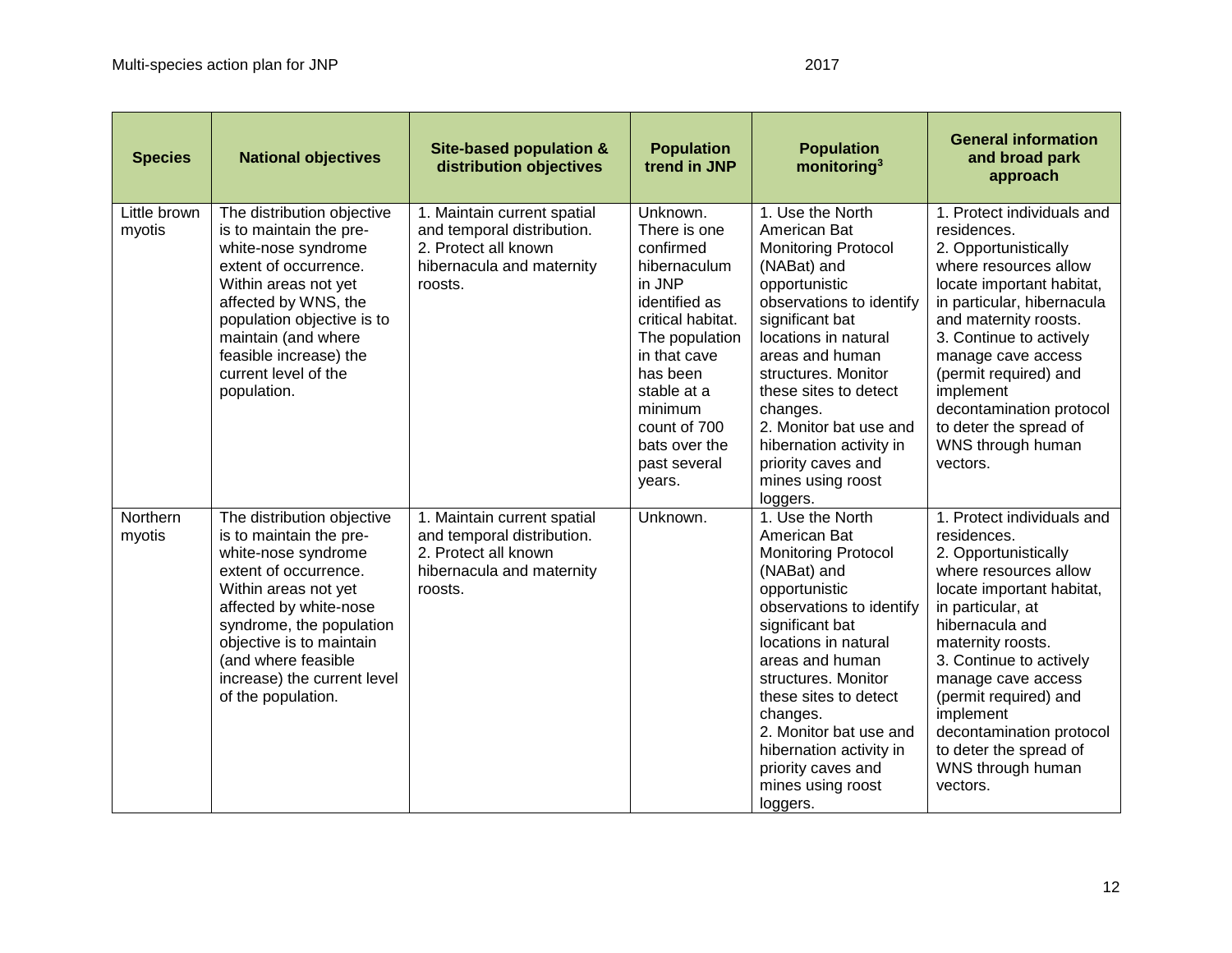| <b>Species</b>            | <b>National objectives</b>                                                                                                                                                                                                                                                                        | <b>Site-based population &amp;</b><br>distribution objectives                                                                                                                                                                                    | <b>Population</b><br>trend in JNP                                                                                                                      | <b>Population</b><br>monitoring <sup>3</sup>                                                                                                                                                                                                                                                                                                              | <b>General information</b><br>and broad park<br>approach                                                                                                                                                                                                                                                                                                                                                         |
|---------------------------|---------------------------------------------------------------------------------------------------------------------------------------------------------------------------------------------------------------------------------------------------------------------------------------------------|--------------------------------------------------------------------------------------------------------------------------------------------------------------------------------------------------------------------------------------------------|--------------------------------------------------------------------------------------------------------------------------------------------------------|-----------------------------------------------------------------------------------------------------------------------------------------------------------------------------------------------------------------------------------------------------------------------------------------------------------------------------------------------------------|------------------------------------------------------------------------------------------------------------------------------------------------------------------------------------------------------------------------------------------------------------------------------------------------------------------------------------------------------------------------------------------------------------------|
| Olive-sided<br>flycatcher | In the short-term, halt the<br>national decline by 2025,<br>while ensuring the<br>population does not<br>decrease more than 10%<br>over this time. In the long-<br>term (after 2025) ensure a<br>positive 10-year<br>population trend. Maintain<br>the current extent of<br>occurrence in Canada. | No objectives established:<br>Nests and birds are<br>protected by the CNPA and<br>Migratory Birds Act. Fire<br>management practices may<br>provide more nesting habitat.<br>JNP is of limited importance<br>to the species national<br>recovery. | Unknown.<br>Incidental<br>observations<br>indicate<br>breeding<br>activity in the<br>Park.                                                             | Report presence<br>through incidental<br>observations.                                                                                                                                                                                                                                                                                                    | Little is known about this<br>species in the Park.<br>Observations obtained<br>through monitoring and<br>incidental reports<br>indicates it continues to<br>nest in the Park. May<br>benefit from habitat<br>restoration using fire.                                                                                                                                                                             |
| Whitebark<br>pine         | To establish a self-<br>sustaining, rust-resistant<br>population of whitebark<br>pine throughout the<br>species' range that<br>demonstrates natural<br>seed dispersal,<br>connectivity, genetic<br>diversity and adaptability<br>to changing climate.                                             | To establish a self-<br>sustaining, rust-resistant<br>population of whitebark pine<br>that demonstrates natural<br>seed dispersal, connectivity,<br>genetic diversity and<br>adaptability to changing<br>climate.                                | Infection and<br>mortality rates<br>have<br>increased from<br>2003 to 2014.<br>White pine<br>blister rust is<br>distributed<br>throughout the<br>park. | 1. Disease infection,<br>stand density and<br>mortality rate via stand<br>health transects.<br>2. Hectares of habitat<br>created or restored.<br>3. Number of<br>potentially resistant<br>trees identified and<br>protected and number<br>of these with stored<br>seeds.<br>4. If fire is applied, the<br>amount of<br>regeneration 5-years<br>post-fire. | 1. Assess stands to<br>identify trees that are<br>potentially resistant to<br>white pine blister rust.<br>2. Collect and conserve<br>seeds from potential<br>blister rust resistant<br>trees; test for resistance;<br>plant resistant trees.<br>3. Forest management<br>practices such as<br>prescribed burning,<br>thinning and wildfire<br>impact mitigation can be<br>used to protect and<br>restore habitat. |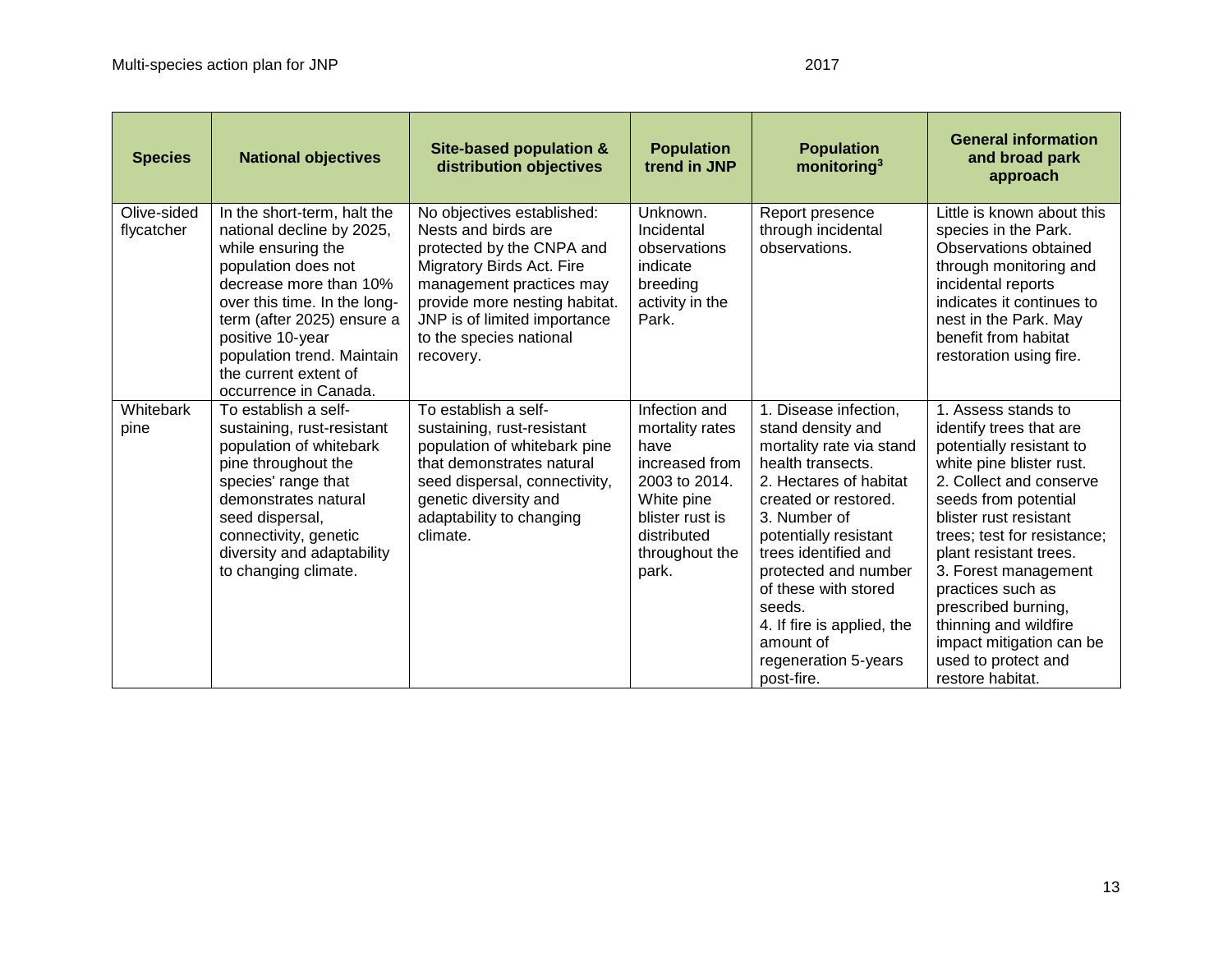<span id="page-19-0"></span>

| <b>Species</b>      | <b>National objectives</b>                                                                                                                                                                                                                                                                                                                                                                                                                                                                    | <b>Site-based population &amp;</b><br>distribution objectives                                                                                                                                                                                                                                                                                                                                                                    | <b>Population</b><br>trend in JNP                                                                                                                                                                                                                                                  | <b>Population</b><br>monitoring $3$ | <b>General information</b><br>and broad park<br>approach                                                                                                                                                                                                                                                                                                            |
|---------------------|-----------------------------------------------------------------------------------------------------------------------------------------------------------------------------------------------------------------------------------------------------------------------------------------------------------------------------------------------------------------------------------------------------------------------------------------------------------------------------------------------|----------------------------------------------------------------------------------------------------------------------------------------------------------------------------------------------------------------------------------------------------------------------------------------------------------------------------------------------------------------------------------------------------------------------------------|------------------------------------------------------------------------------------------------------------------------------------------------------------------------------------------------------------------------------------------------------------------------------------|-------------------------------------|---------------------------------------------------------------------------------------------------------------------------------------------------------------------------------------------------------------------------------------------------------------------------------------------------------------------------------------------------------------------|
| Woodland<br>caribou | Achieve self-sustaining<br>populations in all local<br>population units (LPU)<br>within their current<br>distribution:<br>1. Stop the decline in both<br>size and distribution of all<br>LPUs;<br>2. Maintain the current<br>distribution within each<br>LPU; and<br>3. Increase the size of all<br>LPUs to self-sustaining<br>levels and, where<br>appropriate and<br>attainable, to levels which<br>can sustain a harvest with<br>dedicated or priority<br>access to Indigenous<br>peoples. | For the Jasper/Banff National<br>Park Local Population Unit<br>achieve stable to increasing<br>numbers to a minimum of<br>100 animals (as defined in<br>the Southern Mountain<br>Caribou Recovery Strategy)<br>as a step towards achieving<br>self-sustaining local herds in<br>which natural processes<br>(dispersal, migration) can<br>occur. Where caribou have<br>been extirpated, examine<br>opportunities for restoration. | In the<br>Jasper/Banff<br>Local<br>Population<br>Unit, three of<br>the four<br>subpopulations<br>are declining<br>and the fourth<br>has been<br>extirpated.<br>The A La<br>Peche Local<br>Population<br>Unit, which is a<br>transboundary<br>herd with<br>Jasper, is<br>declining. | Caribou population<br>monitoring    | 1. Manage and reduce<br>threats to existing<br>caribou subpopulations<br>in JNP.<br>2. Conduct research and<br>monitoring on caribou<br>and predator-prey<br>dynamics in and adjacent<br>to caribou habitat.<br>3. With partners,<br>investigate potential for<br>caribou augmentation in<br>the local population unit<br>(as defined in the<br>Recovery Strategy). |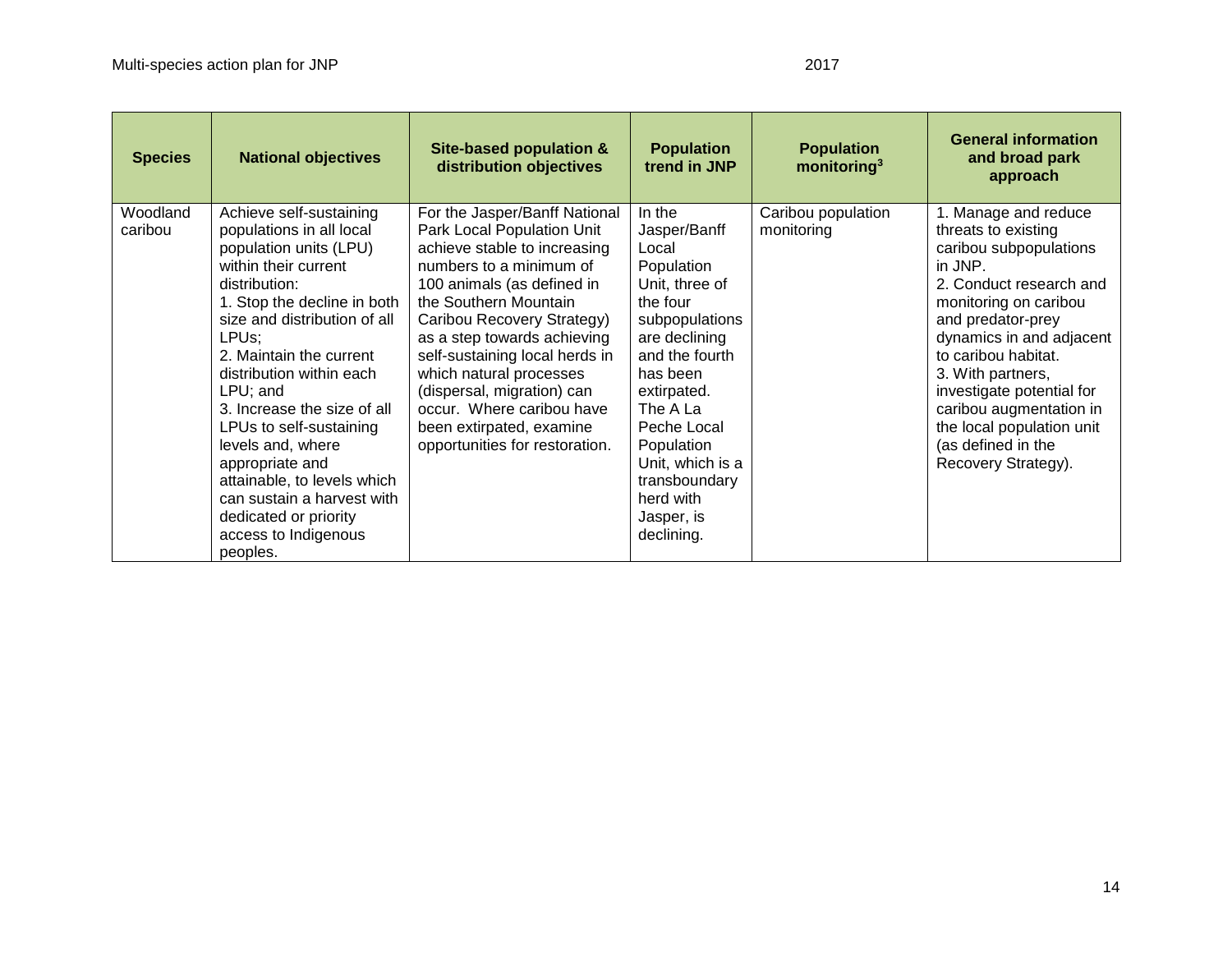| <b>Species</b>           | <b>Measure</b><br># | <b>Measure</b>                                                                                                                                                                                                                                                                     | <b>Desired outcome</b>                                                                                                                                                                                                                                                                                                                                                                                                      | <b>Threat or recovery</b><br>measure addressed                                                                         | <b>Timeline</b> |
|--------------------------|---------------------|------------------------------------------------------------------------------------------------------------------------------------------------------------------------------------------------------------------------------------------------------------------------------------|-----------------------------------------------------------------------------------------------------------------------------------------------------------------------------------------------------------------------------------------------------------------------------------------------------------------------------------------------------------------------------------------------------------------------------|------------------------------------------------------------------------------------------------------------------------|-----------------|
| <b>Active Management</b> |                     |                                                                                                                                                                                                                                                                                    |                                                                                                                                                                                                                                                                                                                                                                                                                             |                                                                                                                        |                 |
| Whitebark pine           | $\mathbf 1$         | Identify putatively rust resistant<br>individuals (Plus Trees) at high<br>priority sites, conduct Plus Tree<br>seed resistance testing for high<br>probability trees, collect seed for<br>genetic conservation and protect<br>high value Plus Trees from<br>mountain pine beetles. | 1. Where conditions permit,<br>identify rust resistant trees or<br>high value individuals and<br>conserve genetic resources.<br>2. Where protection from<br>mountain pine beetle is required,<br>protect high-value individual<br>whitebark pine trees.                                                                                                                                                                     | 1. Exotic, invasive species<br>(white pine blister rust)<br>2. Problematic native<br>species (mountain pine<br>beetle) | Ongoing         |
| Whitebark pine           | 2                   | Plant putatively rust resistant<br>seedlings, and when available<br>confirmed rust resistant seedlings,<br>in priority restoration sites.<br>Inoculate seedlings with<br>mycorrhizal fungi to improve<br>establishment.                                                            | 1. Plant a minimum of 3500 rust-<br>resistant whitebark pine<br>seedlings by 2019. Continue<br>annual planting beyond 2019 as<br>resources are available and<br>based on priority areas for<br>restoration need.<br>2. Where available, inoculate at<br>least 50% of seedlings with<br>mycorrhizal fungi prior to<br>planting.                                                                                              | 1 Exotic, invasive species<br>(white pine blister rust)<br>2. Fire and fire<br>suppression                             | Ongoing         |
| Whitebark pine           | 3                   | Protect and, where feasible,<br>increase the number and extent of<br>existing stands and of blister rust<br>resistant individuals through habitat<br>management and restoration.                                                                                                   | 1. Restore WBP habitat (e.g.,<br>using prescribed fire and<br>mechanical thinning) to a degree<br>that will allow the persistence or<br>expansion of existing stands and<br>the potential for generation of<br>new stands. Target 2 hectares<br>by 2019, and continue beyond<br>as resources are available and<br>based on priority areas for<br>restoration need.<br>2. Mitigate threats in priority high<br>value stands. | 1. Fire and fire<br>suppression<br>2. Problematic native<br>species (mountain pine<br>beetle)                          | Ongoing         |

# **Appendix B: Conservation and recovery measures that will be conducted by JNP.**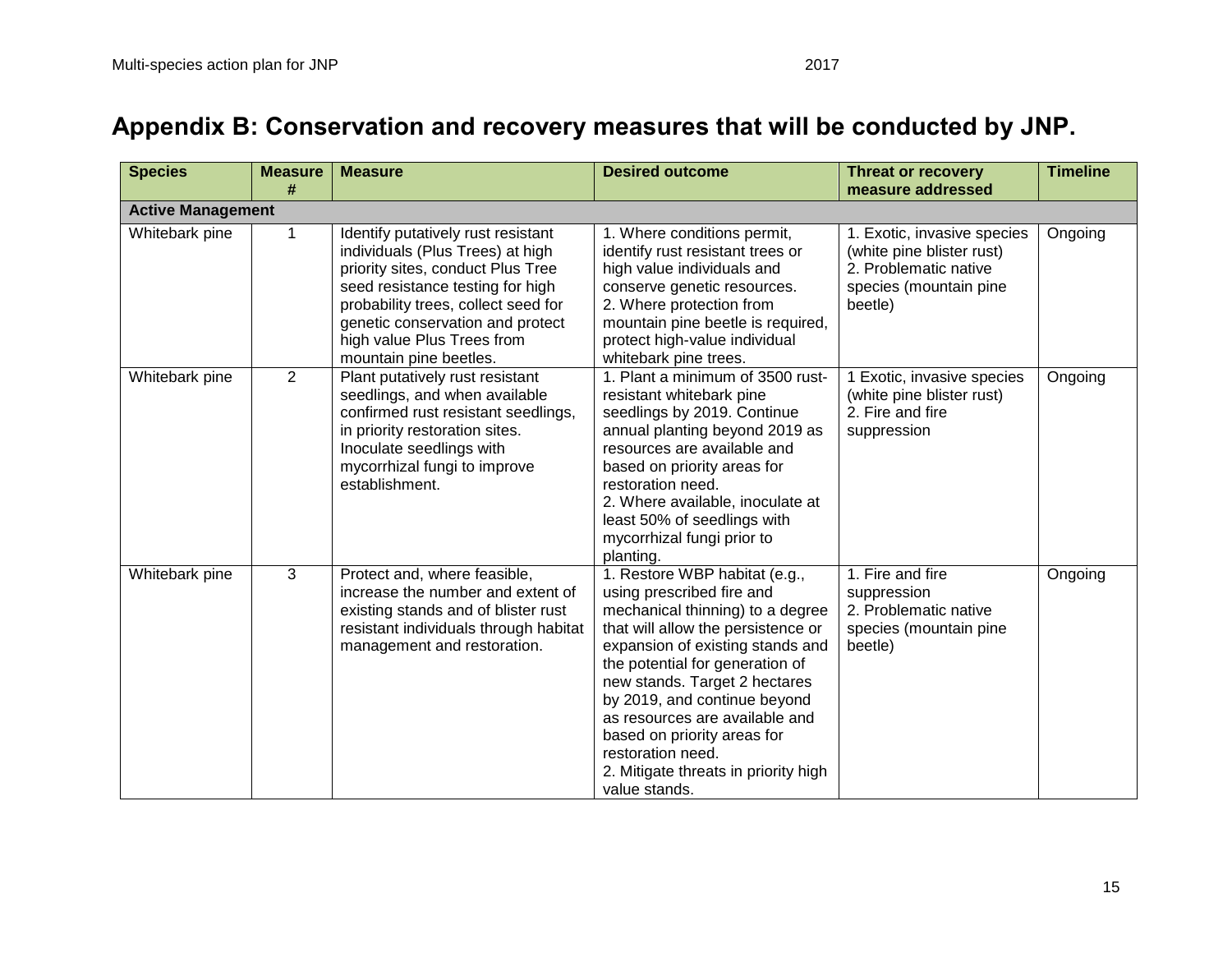| <b>Species</b>      | <b>Measure</b><br># | <b>Measure</b>                                                                                                                                                                                                                                                                                                                                                                                                                                                                        | <b>Desired outcome</b>                                                                                                                                                                     | <b>Threat or recovery</b><br>measure addressed                                                               | <b>Timeline</b> |
|---------------------|---------------------|---------------------------------------------------------------------------------------------------------------------------------------------------------------------------------------------------------------------------------------------------------------------------------------------------------------------------------------------------------------------------------------------------------------------------------------------------------------------------------------|--------------------------------------------------------------------------------------------------------------------------------------------------------------------------------------------|--------------------------------------------------------------------------------------------------------------|-----------------|
| Woodland<br>caribou | $\overline{4}$      | Work with partners to determine<br>next steps for the augmentation<br>option for the Jasper/Banff Local<br>Population Unit in Jasper National<br>Park, and investigate the feasibility<br>of re-introduction within the historic<br>range in Banff National Park.<br>Prioritize actions based on<br>assessment of conditions including<br>predator-prey dynamics, predation<br>risk, and translocation recovery<br>priority of other caribou populations<br>(e.g., British Columbia). | Increasing population trend for<br>one subpopulation in the short-<br>term and other subpopulations<br>to follow. Over the long term,<br>the Local Population Unit is self-<br>sustaining. | Small population effects                                                                                     | 2017-2021       |
| Woodland<br>caribou | 5                   | Manage forests near caribou range<br>to maintain and/or increase caribou<br>habitat quality and availability.<br>Reduce the impact of wildfire on<br>caribou habitat through fire<br>management planning.                                                                                                                                                                                                                                                                             | Managed fire maintains dynamic<br>forest mosaic ensuring adequate<br>abundance of old forest and<br>predator-prey dynamic<br>conducive to caribou recovery.                                | 1. Habitat loss<br>2. Altered predator-prey<br>dynamics.                                                     | Ongoing         |
| Woodland<br>caribou | 6                   | Reduce threat of predator access<br>to high quality caribou habitat by<br>managing extent and timing of<br>human activities.                                                                                                                                                                                                                                                                                                                                                          | Maintain safe and secure high<br>quality habitat, without human-<br>facilitated predator access.                                                                                           | 1. Direct disturbance<br>2. Facilitated predator<br>access                                                   | Ongoing         |
| Woodland<br>caribou | $\overline{7}$      | Implement guidelines for aircraft<br>flying over caribou habitat to<br>reduce disturbance.                                                                                                                                                                                                                                                                                                                                                                                            | Direct disturbance to caribou is<br>minimized.                                                                                                                                             | Direct disturbance                                                                                           | Ongoing         |
| Woodland<br>caribou | 8                   | Reduce highway-caused mortality.                                                                                                                                                                                                                                                                                                                                                                                                                                                      | Caribou road mortality remains<br>at current, low levels.                                                                                                                                  | Small population effects                                                                                     | Ongoing         |
| Woodland<br>caribou | 9                   | Continue communication activities<br>delivered as part ongoing efforts to<br>communicate and raise general<br>awareness about woodland<br>caribou.                                                                                                                                                                                                                                                                                                                                    | Increased awareness about this<br>species among Canadians and<br>maintain public support for the<br>implementation of caribou<br>conservation actions.                                     | 1. Facilitated predator<br>access<br>2. Direct disturbance<br>3. Habitat loss<br>4. Small population effects | 2017-2021       |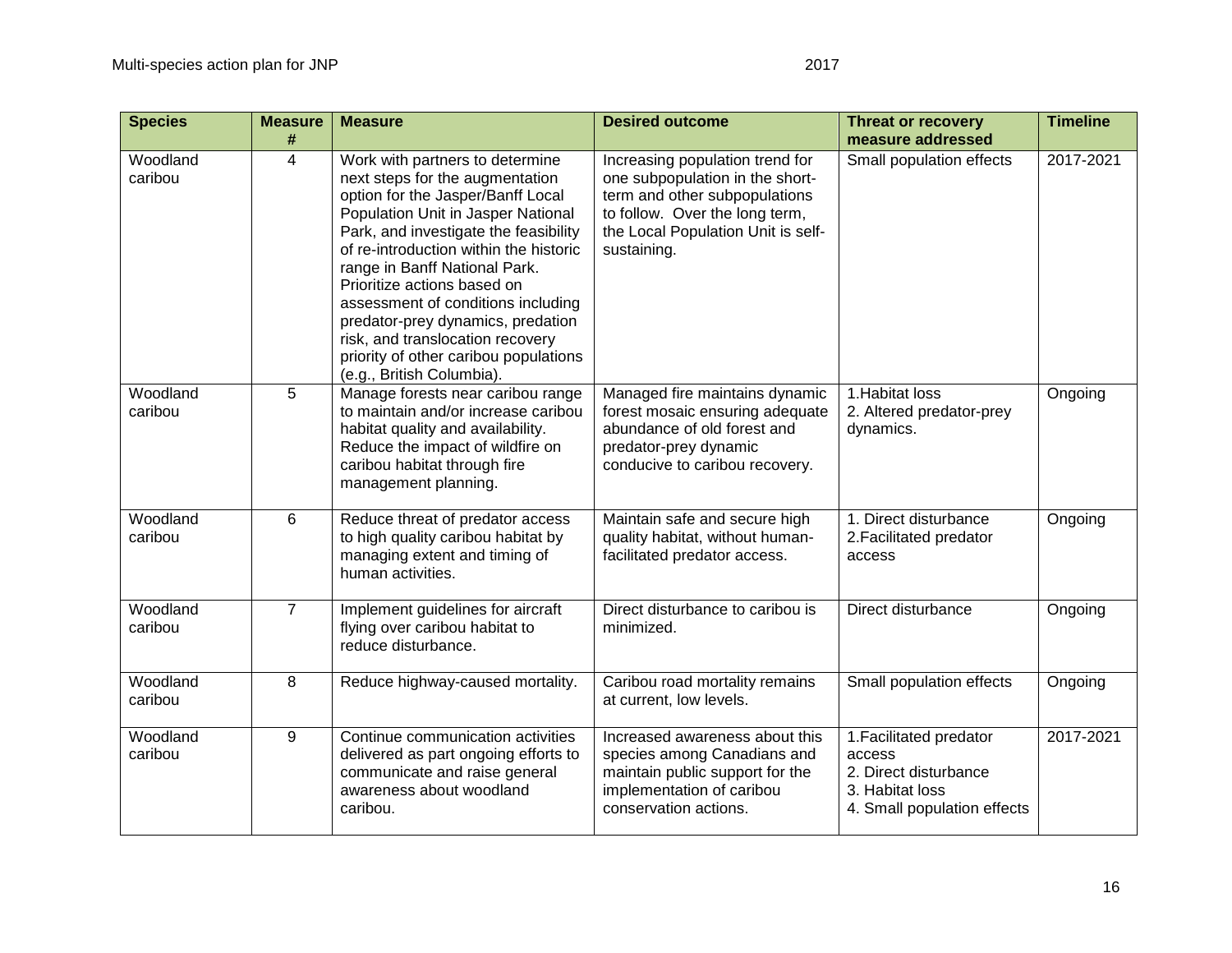| <b>Species</b>                                                                               | <b>Measure</b><br># | <b>Measure</b>                                                                                                                                                                                                            | <b>Desired outcome</b>                                                                                                                                                                                     | <b>Threat or recovery</b><br>measure addressed  | <b>Timeline</b> |
|----------------------------------------------------------------------------------------------|---------------------|---------------------------------------------------------------------------------------------------------------------------------------------------------------------------------------------------------------------------|------------------------------------------------------------------------------------------------------------------------------------------------------------------------------------------------------------|-------------------------------------------------|-----------------|
| Common<br>nighthawk                                                                          | 10                  | Implement measures (e.g. best<br>management practices, seasonal<br>closures if required) to protect<br>known nest sites and known<br>nesting habitat from destruction or<br>disturbance.                                  | Individuals are protected from<br>direct disturbance during the<br>breeding season.                                                                                                                        | 1. Direct disturbance<br>2. Habitat destruction | Ongoing.        |
| Haller's apple<br>moss                                                                       | 11                  | Implement fire and trampling<br>protection measures for the two<br>known populations.                                                                                                                                     | Reduce fire and trampling<br>threats to populations                                                                                                                                                        | 1. Trampling/dislodgement,<br>2.Fire            | 2021            |
| Whitebark pine,<br>woodland<br>caribou,<br>common<br>nighthawk,<br>olive-sided<br>flycatcher | 12                  | Implement prescribed fire for<br>species at risk.                                                                                                                                                                         | Increase the number of species<br>at risk targeted burns with the<br>goal of implementing at least two<br>every 5 years.                                                                                   | <b>Habitat loss</b>                             | 2017-2021       |
| Woodland<br>caribou                                                                          | 13                  | Develop an elk and deer<br>management strategy and continue<br>implementing actions to address<br>unnatural ungulate distribution and<br>abundance; continue to monitor<br>predator-prey populations and<br>distribution. | Predator-prey processes and<br>densities within and adjacent to<br>caribou range are understood,<br>and are at levels conducive to<br>caribou recovery, as identified in<br>critical habitat requirements. | Altered predator-prey<br>dynamics               | Ongoing         |
| All species in<br>plan                                                                       | 14                  | Maintain law enforcement patrols to<br>prevent disturbance, destruction or<br>removal of species at risk and their<br>habitats.                                                                                           | Law enforcement capability is<br>maintained to prevent<br>disturbance to species at risk<br>and associated habitat.                                                                                        | 1.Disturbance or harm<br>2. Habitat loss.       | Ongoing         |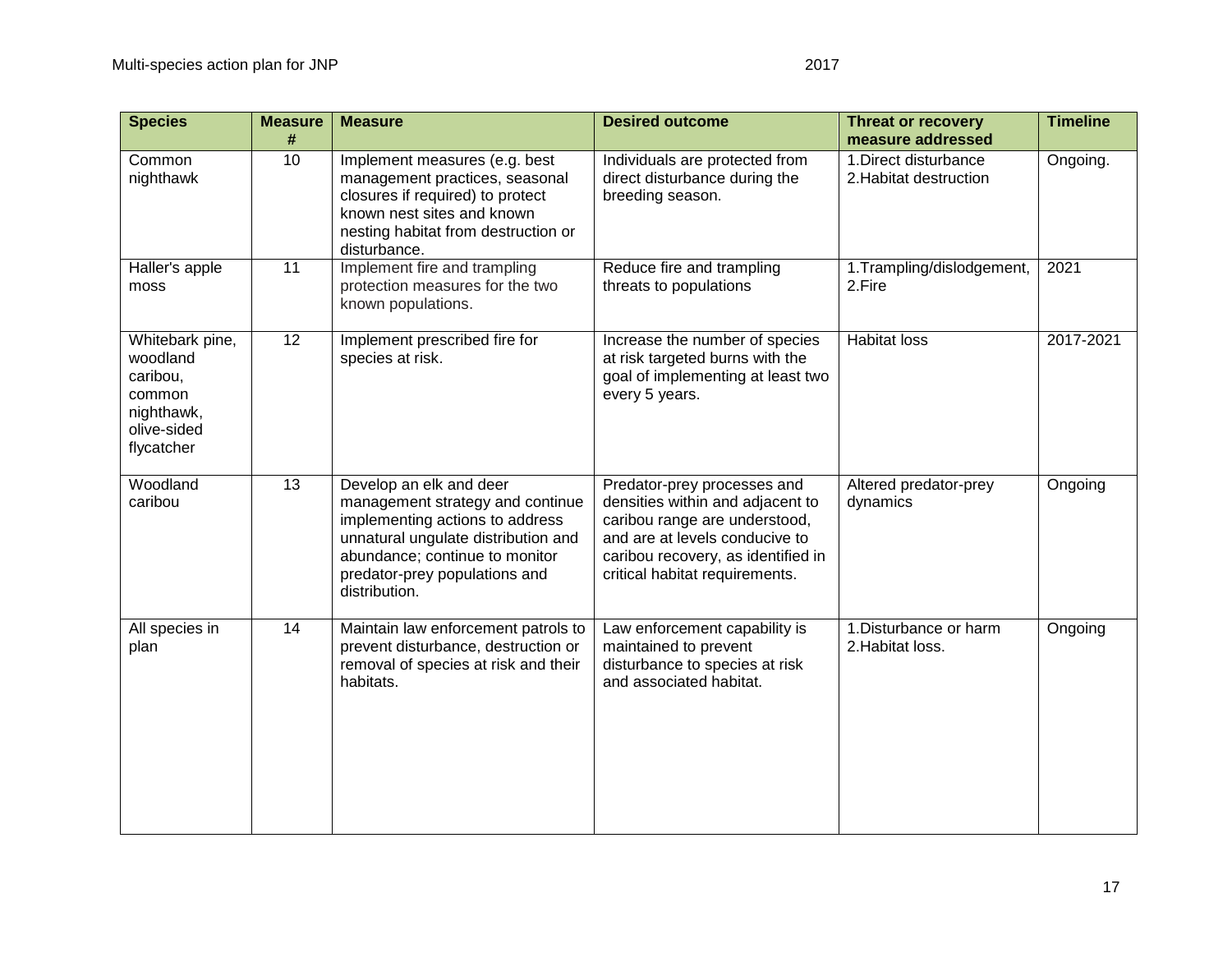| <b>Species</b>                                                        | <b>Measure</b><br># | <b>Measure</b>                                                                                                                                                                                                                                                            | <b>Desired outcome</b>                                                                                                                                                                                                                                                                                                                                 | <b>Threat or recovery</b><br>measure addressed                  | <b>Timeline</b> |
|-----------------------------------------------------------------------|---------------------|---------------------------------------------------------------------------------------------------------------------------------------------------------------------------------------------------------------------------------------------------------------------------|--------------------------------------------------------------------------------------------------------------------------------------------------------------------------------------------------------------------------------------------------------------------------------------------------------------------------------------------------------|-----------------------------------------------------------------|-----------------|
|                                                                       |                     |                                                                                                                                                                                                                                                                           |                                                                                                                                                                                                                                                                                                                                                        |                                                                 |                 |
| <b>Disease Management</b><br>Little brown bat<br>& northern<br>myotis | 15                  | Limit spread of white-nose<br>syndrome by sharing protocols<br>(such as the Canadian National<br>White-Nose Syndrome<br>Decontamination Protocol) for cave<br>researchers, and maintaining<br>access restrictions, to protect bats<br>and their residences.               | 1. Limit human caused spread of<br>WNS through awareness,<br>enforcement of restricted<br>access, and implementation of<br>decontamination protocols and<br>BMPs for researchers and<br>cavers.<br>2. Establish best practices for<br>Parks Canada staff and Park<br>stakeholders to address<br>maintenance of infrastructure<br>that contains roosts. | 1. Disturbance or harm<br>2. Exotic, invasive species<br>(WNS). | 2017-2021       |
| <b>Fill Knowledge Gaps</b>                                            |                     |                                                                                                                                                                                                                                                                           |                                                                                                                                                                                                                                                                                                                                                        |                                                                 |                 |
| Little brown bat<br>& northern<br>myotis                              | 16                  | Compile existing data and<br>knowledge using a GIS to identify<br>and prioritize sites that have a high<br>potential to be hibernacula or<br>maternity colonies. As resources<br>are available and based on priority,<br>sample sites to determine their<br>significance. | Status (presence/non-detection<br>of bats) has been determined for<br>known hibernacula and<br>maternity colony caves and<br>roosts during first 5 year<br>reporting period.                                                                                                                                                                           | 1. Disturbance or harm;<br>2. Exotic Invasive species<br>(WNS). | 2017-2021       |
| Woodland<br>caribou                                                   | 17                  | Adopt non-invasive census<br>techniques for population<br>monitoring.                                                                                                                                                                                                     | Use DNA scat surveys for<br>population monitoring in place of<br>collar-based methods.                                                                                                                                                                                                                                                                 | Direct disturbance                                              | By 2016         |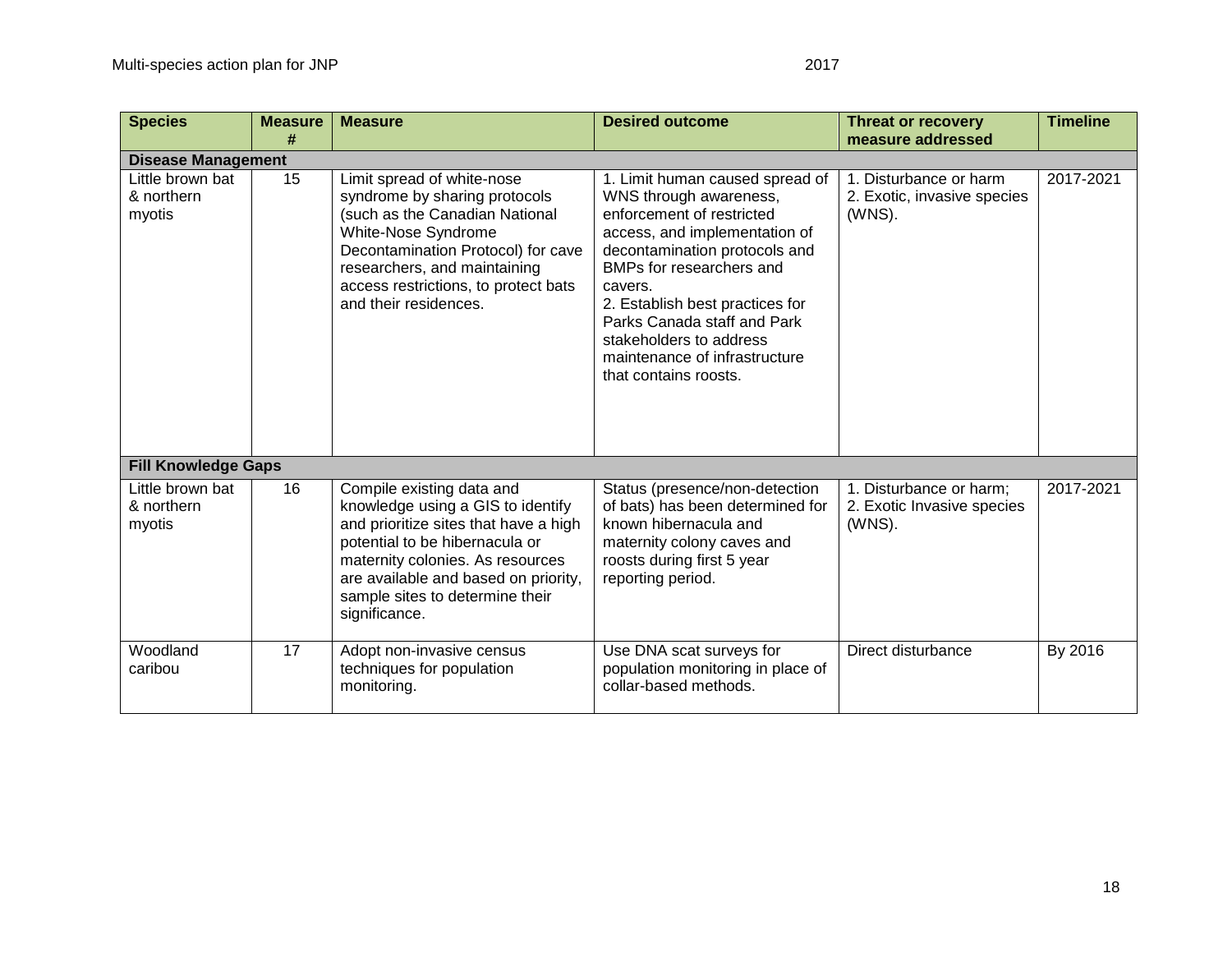| <b>Species</b>                           | <b>Measure</b><br># | <b>Measure</b>                                                                                                                                                                                                                             | <b>Desired outcome</b>                                                                                                                                                                                              | <b>Threat or recovery</b><br>measure addressed                                                                                                            | <b>Timeline</b> |
|------------------------------------------|---------------------|--------------------------------------------------------------------------------------------------------------------------------------------------------------------------------------------------------------------------------------------|---------------------------------------------------------------------------------------------------------------------------------------------------------------------------------------------------------------------|-----------------------------------------------------------------------------------------------------------------------------------------------------------|-----------------|
| Whitebark pine                           | 18                  | Complete predictive habitat model<br>and map of whitebark pine<br>distribution for the Park. Where<br>stand assessments are completed,<br>they include aspects of stand<br>health (i.e., rust presence/absence<br>and stand density).      | 1. Predictive map of whitebark<br>pine distribution for the Park.<br>2. Assessed high-value stands<br>in high risk areas.<br>3. Data inform targeted and<br>efficient management and<br>recovery.                   | 1. Exotic, invasive species<br>(white pine blister rust)<br>2. Problematic native<br>species (mountain pine<br>beetle)<br>3. Fire and fire<br>suppression | 2017-2021       |
| Common<br>nighthawk                      | 19                  | Identify breeding and nesting sites<br>opportunistically, targeting high<br>probability sites, and encourage the<br>public to share observations.                                                                                          | Knowledge of species<br>distribution and, in particular,<br>nesting areas informs Park<br>management.                                                                                                               | 1. Direct disturbance<br>2. Destruction of important<br>habitat                                                                                           | 2017-2021       |
| <b>Working Together</b>                  |                     |                                                                                                                                                                                                                                            |                                                                                                                                                                                                                     |                                                                                                                                                           |                 |
| Little brown bat<br>& northern<br>myotis | 20                  | Adopt best practices for the<br>maintenance or decommissioning<br>of JNP infrastructure that contain<br>little brown and/or northern myotis<br>roosts. Work with partners and<br>community to protect important bat<br>sites in buildings. | Important roosts identified in<br>infrastructure requiring<br>maintenance and impacts are<br>mitigated.                                                                                                             | 1. Disturbance or harm<br>2. Destruction of<br>hibernacula and roosts                                                                                     | 2017-2021       |
| Little brown bat<br>& northern<br>myotis | 21                  | Implement communication actions<br>aimed at preventing disturbance,<br>disease transmission and potential<br>human-caused mortality.                                                                                                       | Raise knowledge and<br>awareness about this species<br>among priority audiences;<br>support an integrated approach<br>towards increased compliance to<br>prevent habitat degradation and<br>human-caused mortality. | 1. Disturbance or harm<br>2. Destruction of<br>hibernacula and roosts<br>3. Exotic Invasive species<br>(WNS)                                              | 2017-2021       |
| Woodland<br>caribou                      | 22                  | Collaborate with Alberta<br>government in developing the<br>range plan for the A La Peche<br>herd, including maintaining habitat<br>condition that supports connectivity<br>/ migration for this population.                               | Range plan completed for A La<br>Peche                                                                                                                                                                              | 1. Direct disturbance,<br>2. Facilitated predator<br>access<br>3. Altered predator-prey<br>dynamics<br>4. Direct loss of caribou<br>habitat               | Ongoing         |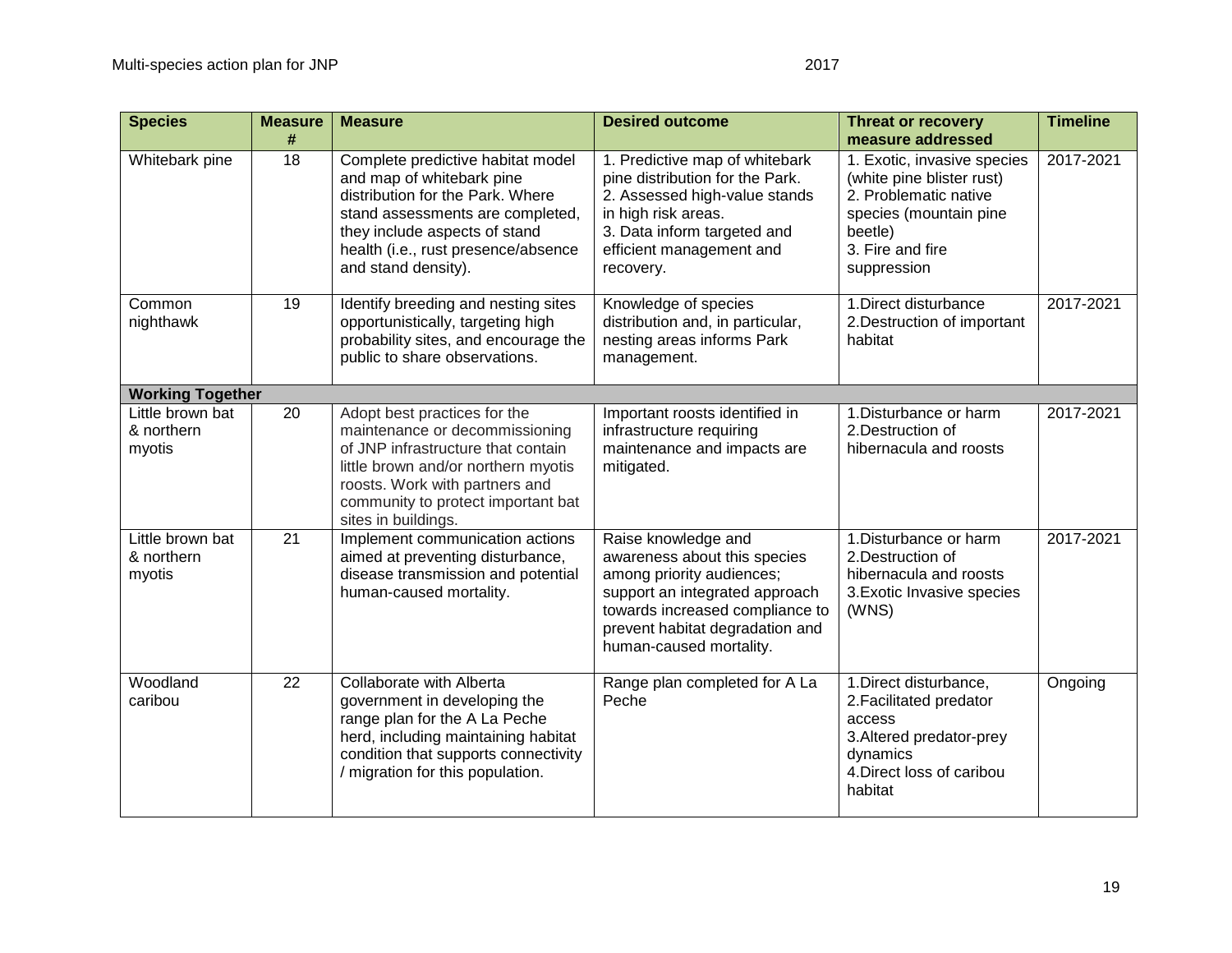| <b>Species</b>         | <b>Measure</b><br># | <b>Measure</b>                                                                                                                                                                                                                                                                                                       | <b>Desired outcome</b>                                                                                                                                                                                                                                                  | <b>Threat or recovery</b><br>measure addressed                                                                    | <b>Timeline</b> |
|------------------------|---------------------|----------------------------------------------------------------------------------------------------------------------------------------------------------------------------------------------------------------------------------------------------------------------------------------------------------------------|-------------------------------------------------------------------------------------------------------------------------------------------------------------------------------------------------------------------------------------------------------------------------|-------------------------------------------------------------------------------------------------------------------|-----------------|
| Whitebark pine         | 23                  | Continue communication activities<br>aimed at awareness of, and<br>reducing human-caused impacts<br>on, whitebark pine as outlined in<br>the Whitebark Pine Conservation<br>and Restoration Project.                                                                                                                 | Increased awareness about this<br>species among priority<br>audiences; Reduction of<br>accidental harm/removal of<br>whitebark pine trees.                                                                                                                              | Harm individuals                                                                                                  | 2017-2021       |
| All species in<br>plan | 24                  | Work with adjacent land<br>management agencies,<br>government scientists and<br>Indigenous communities to improve<br>understanding and knowledge of<br>populations of species at risk, and<br>to increase the level of recovery of<br>species occurring across Park<br>boundaries within multiple<br>jurisdictions.  | Increased coordination of<br>recovery actions for species<br>occurring across Jasper National<br>Park boundaries within multiple<br>jurisdictions.                                                                                                                      | This will be specific to the<br>species.                                                                          | On-going        |
| All species in<br>plan | 25                  | Increase general awareness about<br>species at risk that are found in the<br>Park, through interpretive<br>programming, targeted<br>communications, stakeholder<br>engagement and outreach.                                                                                                                          | Increased support and action for<br>species at risk conservation and<br>associated management<br>activities. Priority audiences,<br>including park visitors, youth,<br>urban and new Canadians, learn<br>about species at risk found in<br>the Park.                    | This will be specific to the<br>species knowledge gap or<br>outreach, education and<br>visitor experience action. | 2017-2021       |
| All species in<br>plan | 26                  | Explore the interests of various<br>Indigenous communities in Species<br>at Risk education and recovery.<br>Collaborate with interested<br>communities on recovery,<br>incorporating Traditional<br>Knowledge, outreach, education,<br>ceremonies and visitor experience<br>actions in mutually agreed upon<br>ways. | Increased Indigenous<br>community involvement in the<br>delivery of species at risk<br>recovery, outreach, education,<br>ceremonial and visitor<br>experience actions including<br>incorporating Indigenous<br>Traditional Knowledge to fill<br>species knowledge gaps. | This will be specific to the<br>species knowledge gap or<br>outreach, education and<br>visitor experience action. | 2017-2021       |